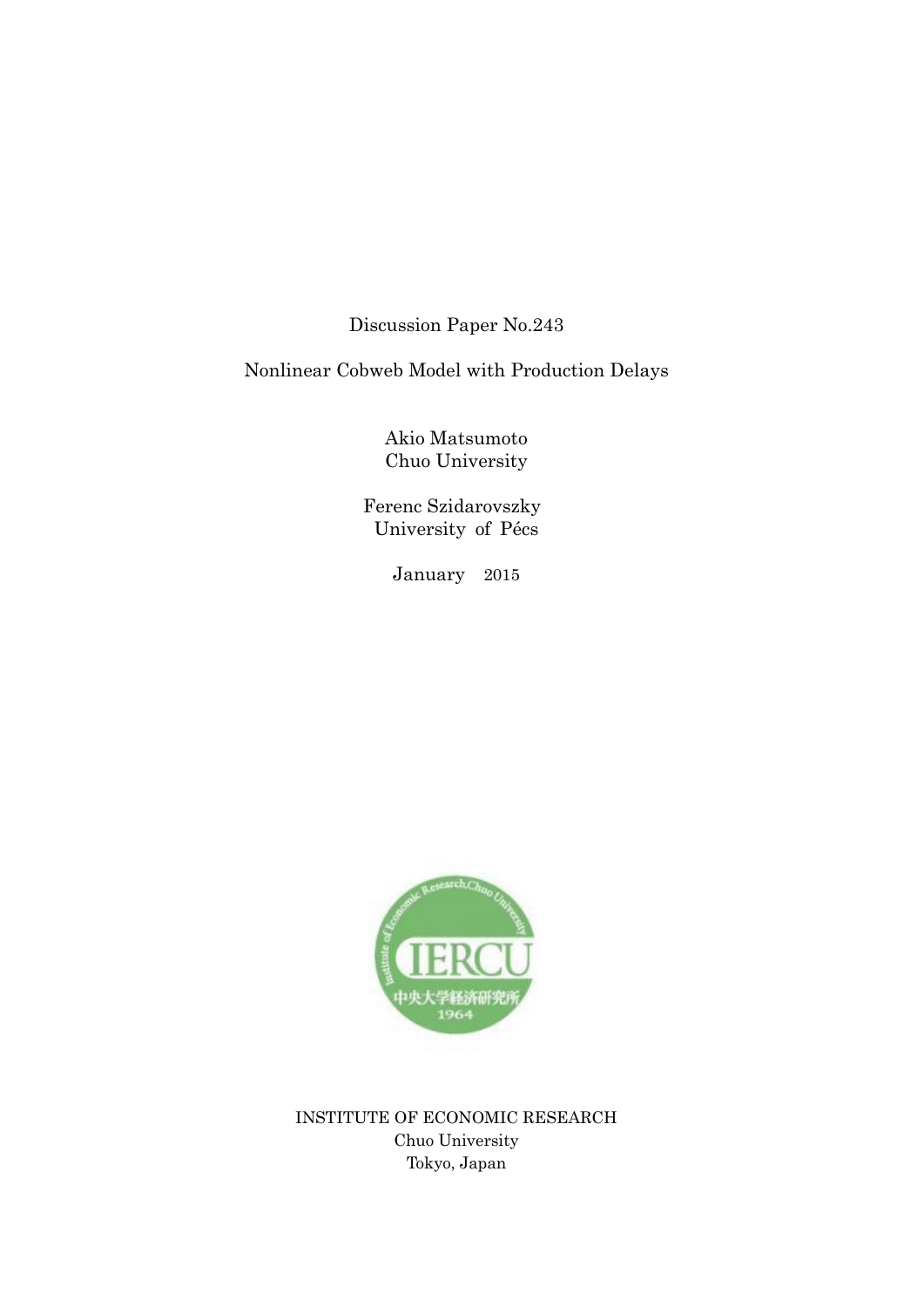# Nonlinear Cobweb Model with Production Delays<sup>∗</sup>

Akio Matsumoto<sup>†</sup> Ferenc Szidarovszky<sup>‡</sup>

### Abstract

We study the effects of production delays on the local as well as on global dynamics of nonlinear Cobweb model in a continuous-time framework. After reviewing a single delay model, we proceed to two models with two delays. When the two delays are used to form an expected price or feedback for price adjustment, we have a winding stability switching curve and in consequence, obtain repetition of stability losses and gains via Hopf bifurcation. When the two delays are involved in two interrelated markets, we find that the stability switchings occur on straight lines and complicated dynamics can arise in unstable markets.

Keywords: Continuos-time Cobweb model, Nonlinear price dynamics, Production delay, Stability switching, Hopf bifurcation

<sup>∗</sup>The authors highly appreciate the financial supports from the MEXT-Supported Program for the Strategic Research Foundation at Private Universities 2013-207, the Japan Society for the Promotion of Science (Grant-in-Aid for Scientific Research (C) 24530202, 25380238 and 26380316). The usual disclaimers apply.

<sup>†</sup>Professor, Department of Economics, Senior Researcher, International Center for further Development of Dynamic Economic Research, Chuo University, 742-1, Higashi-Nakano, Hachio ji, Tokyo, 192-0393, Japan; akiom@tamacc.chuo-u.ac.jp

<sup>‡</sup>Professor, Department of Applied Mathematics, University of Pécs, Ifjúság, u. 6, H-7624, Pécs, Hungary; szidarka@gmail.com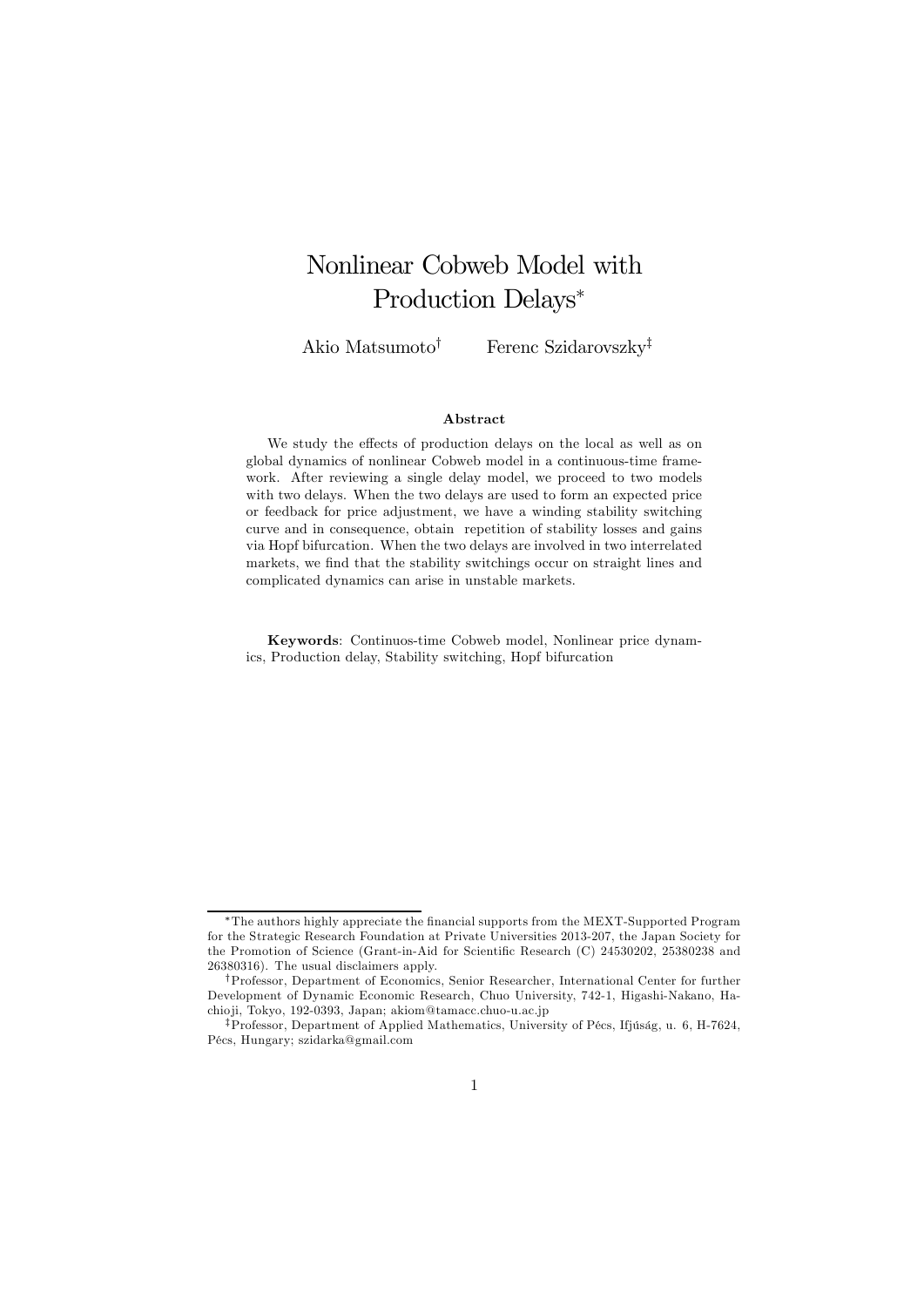# 1 Introduction

It is now well-known that the cobweb model or cobweb theory has been developed in various directions since the pioneering work of Kaldor (1934). It explains why and how certain types of markets give rise to fluctuations in prices and quantities. Since it mainly focuses on the agricultural markets in which producers determine their outputs before observing market prices and a delay between planting and harvesting is inevitable, its key issues are an expectation formation of price and a production delay. In early stage, the models are essentially linear and constructed in discrete time scales in which production delay is incorporated from the beginning. Thus the main question is on how the expectation formations such as naive, adaptive and rational expectations are responsible for the emergence of fluctuations. During the last two decades, an increasing attention has been given to nonlinear dynamics. The nonlinear and discrete-time cobweb models can generate a wide spectrum of dynamic behavior involving chaos. See Dieci and Westerhof (2010) and Hommes (1994), to name a few.

It is, however, less-known that a continuous time cobweb model with fixed time delay is also developed with the same problem consciousness as early as in the 1930s. In particular, Haldane (1933) found the similarity between the effects caused by the rise in the birth rate in biology and the ones by a rise in commodity price in economics and built a simple economic model to examine the fluctuations in price and the rate of production, coaxing the idea from theoretical biology. Independently from Haldane, Larson (1964) presents a linear continuous time model in which a hog cycle is described as a harmonic motion. It is assumed that realized production has 12 month delay from planned production and the rate of production change is proportional to the deviation of price from equilibrium. Mackey (1989) gives a nonlinear price adjustment model with production delay and rigorously derives a stability switching condition for which the stability of equilibrium is lost. Furthermore, it is shown that a Hopf bifurcation takes place and thus the stable equilibrium bifurcates to a limit cycle after the loss of stability. Recently Gori et al. (2014) propose a delay cobweb model with the profit-maximizing behavior to characterize production cycles. Although the delay models have been an object of study for a long time, these are subject to a single delay and little is known about multiple delay models. The purpose of this study is, based on Mackey's formulation, to investigate how multiple delays affect cobweb price dynamics, applying the recent mathematical developments to characterize the stability of two delay differential equations conducted by Gu, et al. (2005) and Lin and Wang (2012). Two main results demonstrated in this paper are the following:

- (i) Simple dynamics emerges but stability losses and gains are repeatedly taken place in a single market with two time delays.
- (ii) No stability gain occurs but complex dynamic can arise when two markets with two delays are unstable.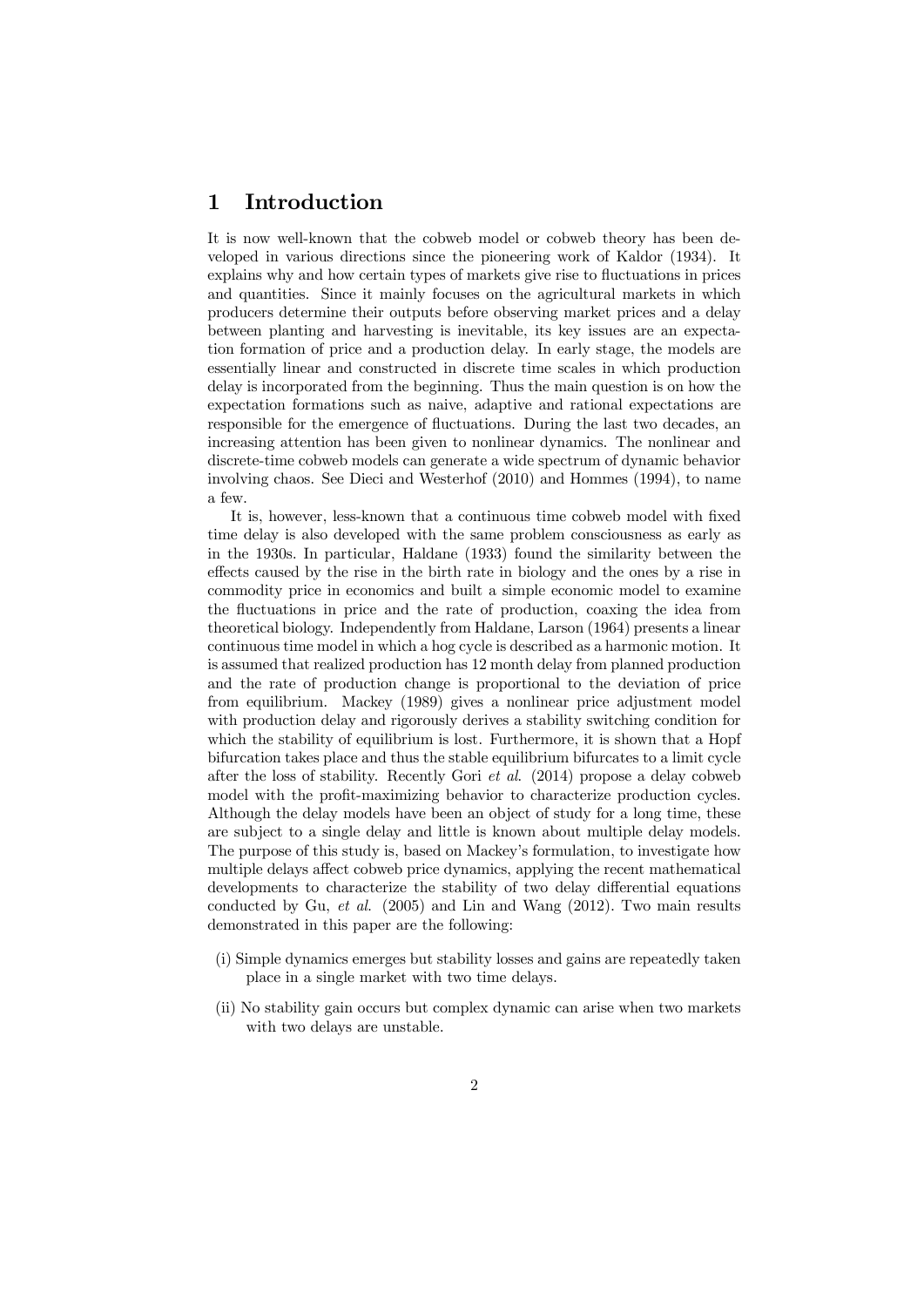This paper is organized as follows. In Section 2 a continuous-time nonlinear price adjustment model is presented as a basic model. In Section 3, a single production delay is introduced to review how the delay affects dynamics. In Section 4, the model with two production delays are constructed and the stability switching curve is analytically and numerically derived. In Section 5, two markets model with two delays are considered to develop the conditions under which the two markets are stable or unstable. It is shown that various dynamics arises when the two markets are unstable. In the final section, concluding remarks are given.

## 2 Basic Cobweb Model

As in Mackey (1989), we consider price dynamics in a continuous-time framework in which relative variations in market price  $p(t)$  is adjusted to be proportional to excess demand,

$$
\frac{\dot{p}(t)}{p(t)} = K[D(p(t)) - S(p^{e}(t))]
$$
\n(1)

where  $K > 0$  is the adjustment coefficient,  $p^e$  is the expected price,  $D(p)$  and  $S(p<sup>e</sup>)$  are the demand and supply functions of commodity to be considered. Following the tradition, it is assumed that demand negatively depends on price while supply positively depends on the expected price. For the sake of analytical simplicity it is also assumed that consumers and producers make their decisions based only on the price information appeared in the good market. This assumption is taken away in Section 5. The expected price is formed based on the past observed prices,

$$
p^{e}(t) = F[p(t - \tau_{1}), \ p(t - \tau_{2}), ... p(t - \tau_{n})]
$$
\n(2)

where  $\tau_i > 0$  for  $n = 1, 2, \dots n$ , and  $p(t - \tau_i)$  is the delayed price or the price realized at time  $t - \tau_i$ . Again for the sake of simplicity, demand and supply functions are assumed to be linear,

$$
D(t) = d_1 - d_2 p(t) \text{ with } d_1 > 0 \text{ and } d_2 > 0 \tag{3}
$$

and

$$
S(t) = s_1 + s_2 p^e(t) \text{ with } s_1 > 0 \text{ and } s_2 > 0. \tag{4}
$$

The equilibrium price and quantity satisfy the conditions of  $p^* = p^e(t) = p(t)$ and  $q^* = D(p^*) = S(p^*)$  and are obtained as

$$
p^* = \frac{d_1 - s_1}{d_2 + s_2}
$$
 and 
$$
q^* = \frac{d_1 s_2 + d_2 s_1}{d_2 + s_2}
$$

where for positivity of the equilibrium price,  $d_1 > s_1$  is assumed.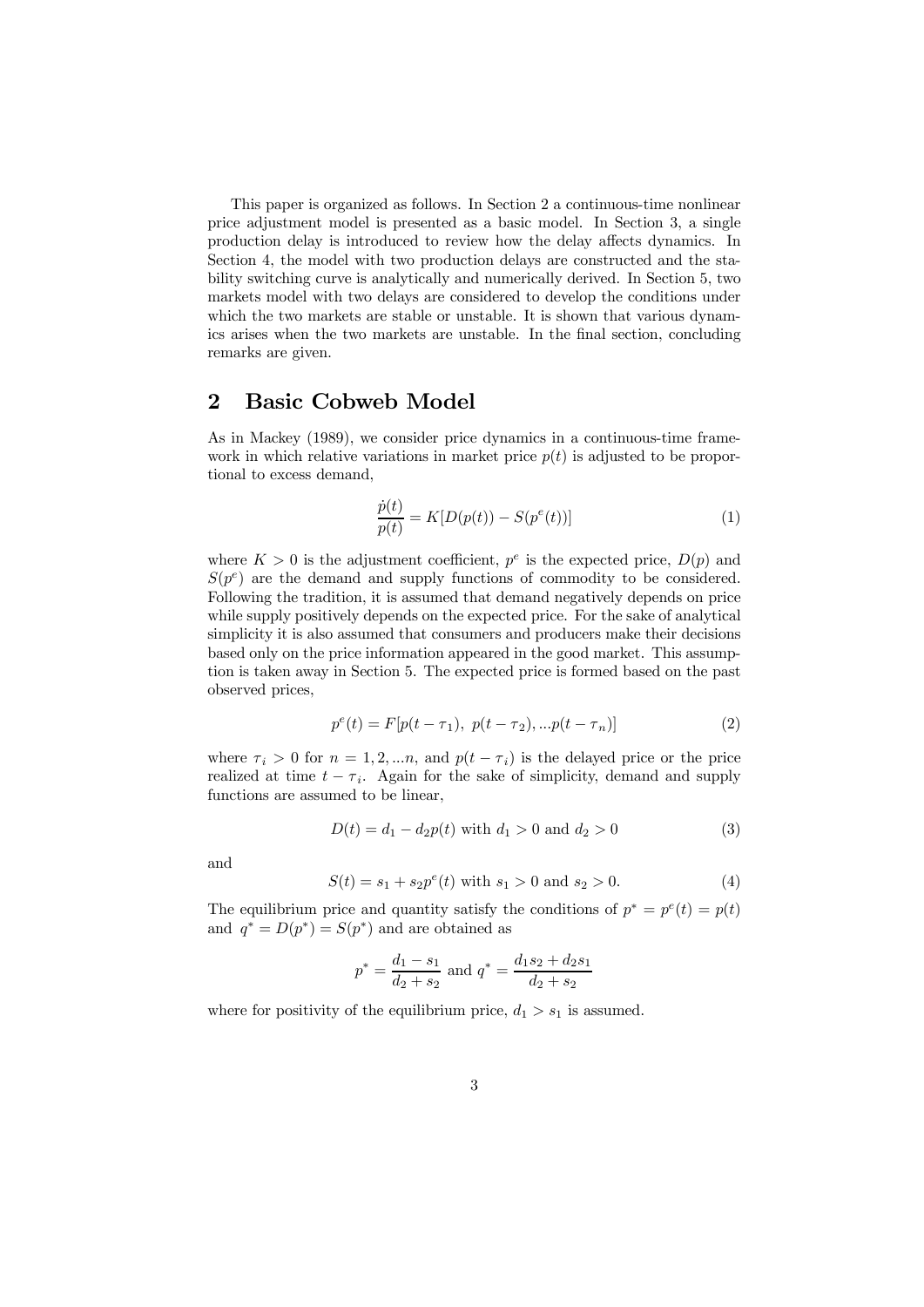Substituting (3) and (4) into (1), taking  $p^{e}(t) = p(t)$  and then multiplying both sides of the resultant equation by  $p(t)$  yield a nonlinear price adjustment equation,

$$
\dot{p}(t) = Kp(t) \left[ d_1 - s_1 - (d_2 + s_2)p(t) \right]. \tag{5}
$$

The equilibrium price  $p^*$  is also a stationary point.<sup>1</sup> To examine stability of the equilibrium price, we denote the right hand side of (5) by  $G_1(p(t))$  and linearize it around  $p = p^*$ ,

$$
\dot{p}_{\delta}(t) = \left. \frac{dG_1(p(t))}{dp(t)} \right|_{p=p^*} p_{\delta}(t)
$$

or

$$
\dot{p}_{\delta}(t) = -k(d_2 + s_2)p_{\delta}(t)
$$

where  $p_{\delta}(t) = p(t) - p^*$  and  $k = Kp^*$ . Its solution is

$$
p(t) = p^* + (p(0) - p^*)e^{-k(d_2 + s_2)t}.
$$

Since  $k(d_2+s_2) > 0$ , the equilibrium price is always locally stable with monotonic convergence.

# 3 Cobweb Model with a Single Delay

A production time delay is introduced into the basic model (5). Concerning the expectation formation, we start with the simplest form of  $F(\cdot)$  where the expected price at time t is the market price realized at time  $t - \tau$  with  $\tau > 0$ .

**Assumption 1.**  $p^{e}(t) = p(t - \tau) > 0$ .

Accordingly, the supply function is modified as

$$
S(t) = s_1 + s_2 p(t - \tau).
$$
 (6)

Substituting  $(6)$  into  $(5)$  presents a delay price adjustment equation,

$$
\dot{p}(t) = Kp(t) \left[ d_1 - s_1 - d_2p(t) - s_2p(t - \tau) \right] \tag{7}
$$

that is the first-order nonlinear delay differential equation. It can be confirmed that  $p^*$  is also a unique positive stationary state of (7). If  $G_2(p(t), p(t-\tau))$ denotes the right hand side of equation (7), then a linearized equation in a neighborhood of the stationary point  $p_2^* = (p^*, p^*)$  is

$$
\dot{p}_{\delta}(t) = \left. \frac{\partial G_2}{\partial p(t)} \right|_{\mathbf{p}_2^*} p_{\delta}(t) + \left. \frac{\partial G_2}{\partial p(t-\tau)} \right|_{\mathbf{p}_2^*} p_{\delta}(t-\tau)
$$

or

$$
\dot{p}_{\delta}(t) = -k d_2 p_{\delta}(t) - k s_2 p_{\delta}(t-\tau).
$$

<sup>1</sup>Although dynamic equation (5) has also zero as stationary point, we ignore it in this study.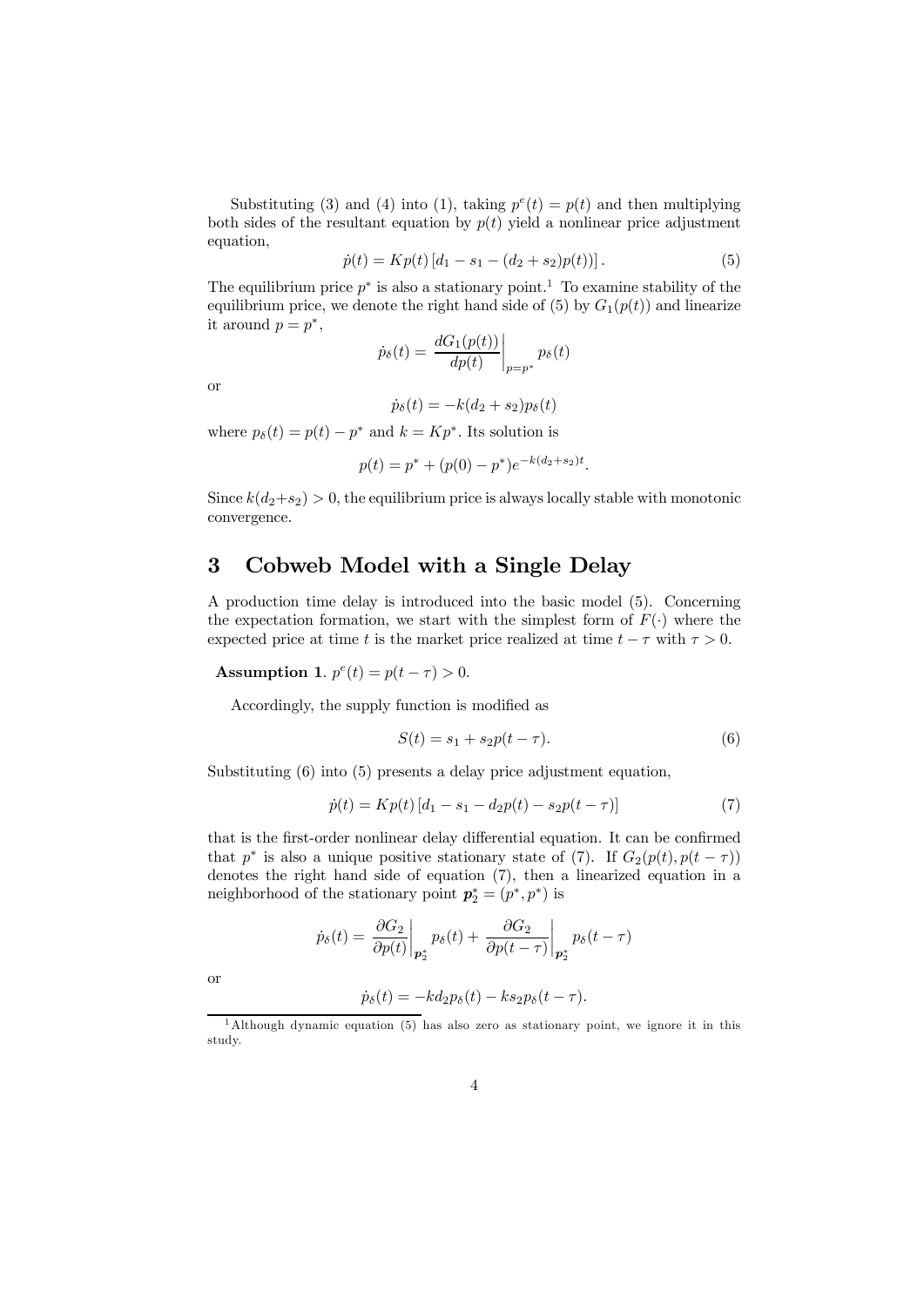Introducing the new variable  $x(t) = p_{\delta}(t)$  and the new parameters,  $\alpha = kd_2$  and  $\beta = ks_2$ , we obtain the following form of the linearized equation

$$
\dot{x}(t) + \alpha x(t) + \beta x(t - \tau) = 0 \tag{8}
$$

where  $x(t) = 0$  is the only stationary point. Assuming an exponential solution

$$
x(t) = e^{\lambda t}u
$$

and substituting it into (8) give the corresponding characteristic equation

$$
\lambda + \alpha + \beta e^{-\lambda \tau} = 0. \tag{9}
$$

Without delay  $\tau = 0$ , the stationary point is locally asymptotically stable. If stability of the trivial solution  $x(t) = 0$  of (8) switches to instability at  $\tau = \overline{\tau}$ , then (9) must have a pair of pure conjugate imaginary roots. It is then assumed, without loss of generality, that  $\lambda = i\omega$  with  $\omega > 0$  is a root. Substituting it into (9) breaks down the characteristic equation to the real and imaginary parts

$$
\alpha + \beta \cos \tau \omega = 0 \tag{10}
$$

and

$$
\omega - \beta \sin \tau \omega = 0. \tag{11}
$$

Moving the constant terms to the right hand sides and adding the squares of the resulted equations give

$$
\omega^2 = k^2(s_2 + d_2)(s_2 - d_2).
$$

If  $s_2 \leq d_2$ , then there is no  $\omega > 0$ , implying that the delay is *harmless*.<sup>2</sup>

**Theorem 1** If  $s_2 \leq d_2$ , then the positive steady state of (5) is locally asymptotically stable for any positive values of  $\tau$ .

On the other hand, if  $s_2 > d_2$ , then we can define  $\bar{\omega} > 0$  as

$$
\bar{\omega}=k\sqrt{(s_2+d_2)(s_2-d_2)}.
$$

It is substituted into (10) to obtain threshold values of  $\tau$ ,<sup>3</sup>

$$
\bar{\tau} = \frac{1}{\bar{\omega}} \left[ \cos^{-1} \left( -\frac{d_2}{s_2} \right) + 2n\pi \right] \ (n = 0, 1, 2, \ldots). \tag{12}
$$

$$
p(t) = -\frac{s_2}{d_2}p(t-1) + (d_1 - s_1)
$$

where  $s_2 \leq d_2$  is the stability condition including a cyclic solution.

 ${}^{3}$ It is possible to substitute it into (11) to obtain the same value in a different form,

$$
\bar{\tau} = \frac{1}{\bar{\omega}} \left[ \pi - \sin^{-1} \left( -\frac{\bar{\omega}}{\beta} \right) \right].
$$

<sup>&</sup>lt;sup>2</sup>The stability condition in a continuous time model is the same as the one in a discrete-time model. Assuming  $\tau = 1$ , we can construct a discrete-time cobweb model,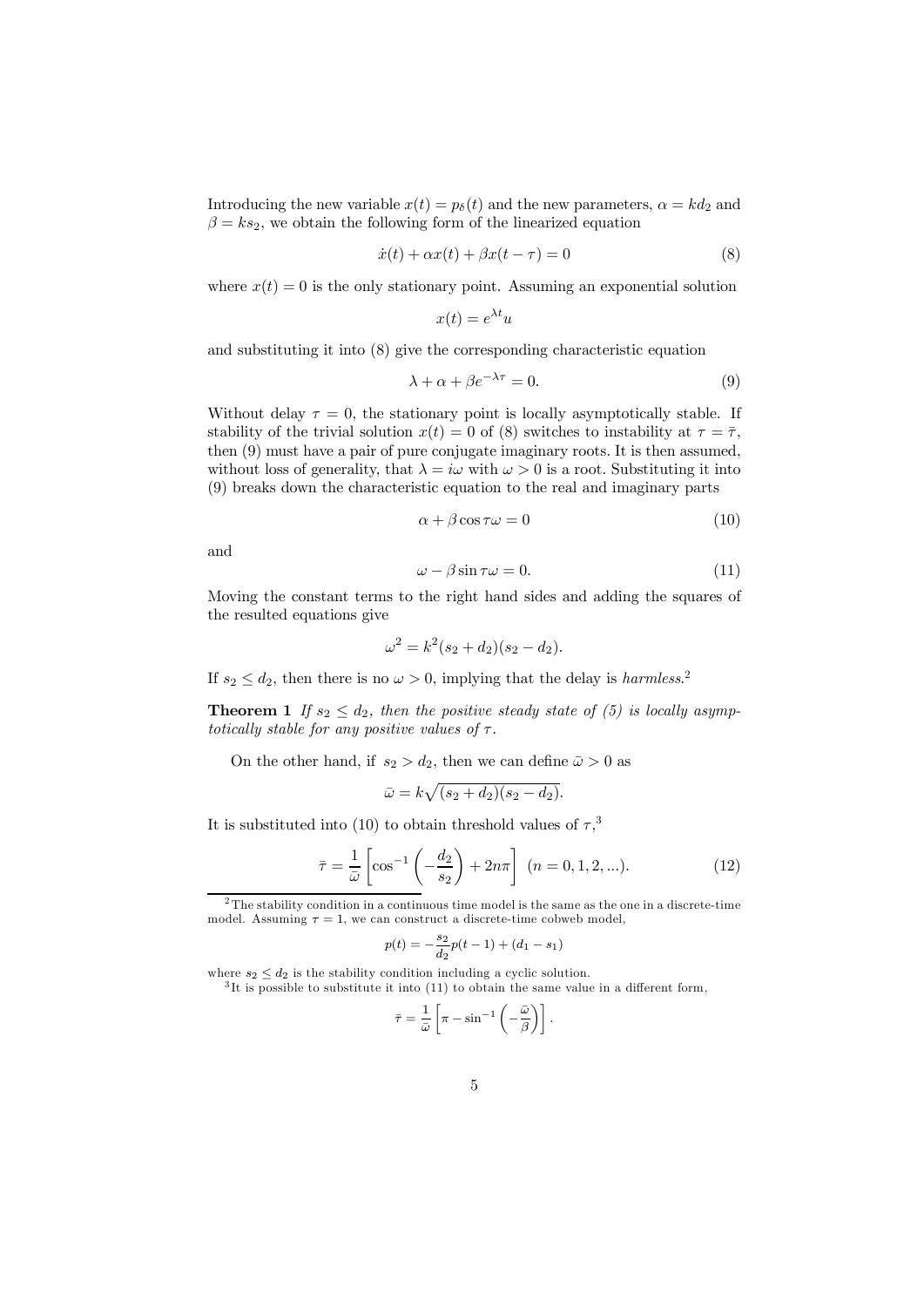In order to determine the direction of the stability switch, we can think of the roots of (9) as a continuous function of the delay  $\tau$ . Then differentiating (9) with respect to  $\tau$  and arranging terms yield

$$
\left(\frac{d\lambda}{d\tau}\right)^{-1} = \frac{1 - \tau \beta e^{-\lambda \tau}}{\lambda \beta e^{-\lambda \tau}}.
$$

Thus

$$
\left(\frac{d(\text{Re }\lambda)}{d\tau}\right)_{\lambda=i\omega}^{-1} = \text{Re}\left[\frac{1-\tau\beta e^{-\lambda\tau}}{\lambda\beta e^{-\lambda\tau}}\right]_{\lambda=i\omega}
$$

$$
= \text{Re}\left[-\frac{1}{\lambda(\lambda+\alpha)}\right]_{\lambda=i\omega}
$$

$$
= \text{Re}\left[\frac{\omega+i\alpha}{\omega(\omega^2+\alpha^2)}\right]
$$

$$
= \frac{1}{\omega^2+\alpha^2}
$$

Hence

$$
\left. \frac{d(\text{Re }\lambda)}{d\tau} \right|_{\lambda = i\omega} > 0. \tag{13}
$$

This inequality implies that all roots that cross the imaginary axis at  $i\omega$  cross from left to right as  $\tau$  increases. So at point  $\bar{\tau}$  with  $n = 0$  stability is lost and cannot be regained later.

Further substituting  $\bar{\omega}$  into (12) determines the critical value of the delay

$$
\bar{\tau}(d_2, s_2) = \frac{\cos^{-1}\left(-\frac{d_2}{s_2}\right)}{Kp^*\sqrt{(s_2 + d_2)(s_2 - d_2)}}\tag{14}
$$

with

$$
\frac{\partial \bar{\tau}}{\partial d_2} = \frac{s_2 \sqrt{1 - \left(\frac{d_2}{s_2}\right)^2} \left[ (s_2^2 - d_2^2) + s_2^2 \sqrt{1 - \left(\frac{d_2}{s_2}\right)^2} \cos^{-1} \left(-\frac{d_2}{s_2}\right) \right]}{K(d_1 - s_1)(s_2 - d_2)(s_2^2 - d_2^2)^{3/2}} > 0
$$

and

$$
\frac{\partial \overline{\tau}}{\partial s_2} = -\frac{d_2 \sqrt{1 - \left(\frac{d_2}{s_2}\right)^2} \left[ (s_2^2 - d_2^2) + s_2^2 \sqrt{1 - \left(\frac{d_2}{s_2}\right)^2} \cos^{-1} \left(-\frac{d_2}{s_2}\right) \right]}{K(d_1 - s_1)(s_2 - d_2)(s_2^2 - d_2^2)^{3/2}} < 0.
$$

In Figure  $1(A)$ , the stability switching curve is depicted as a hyperbolic curve on which the real parts of the eigenvalues are zero. The equilibrium price is stable in the shaded region below the curve and unstable in the white region above.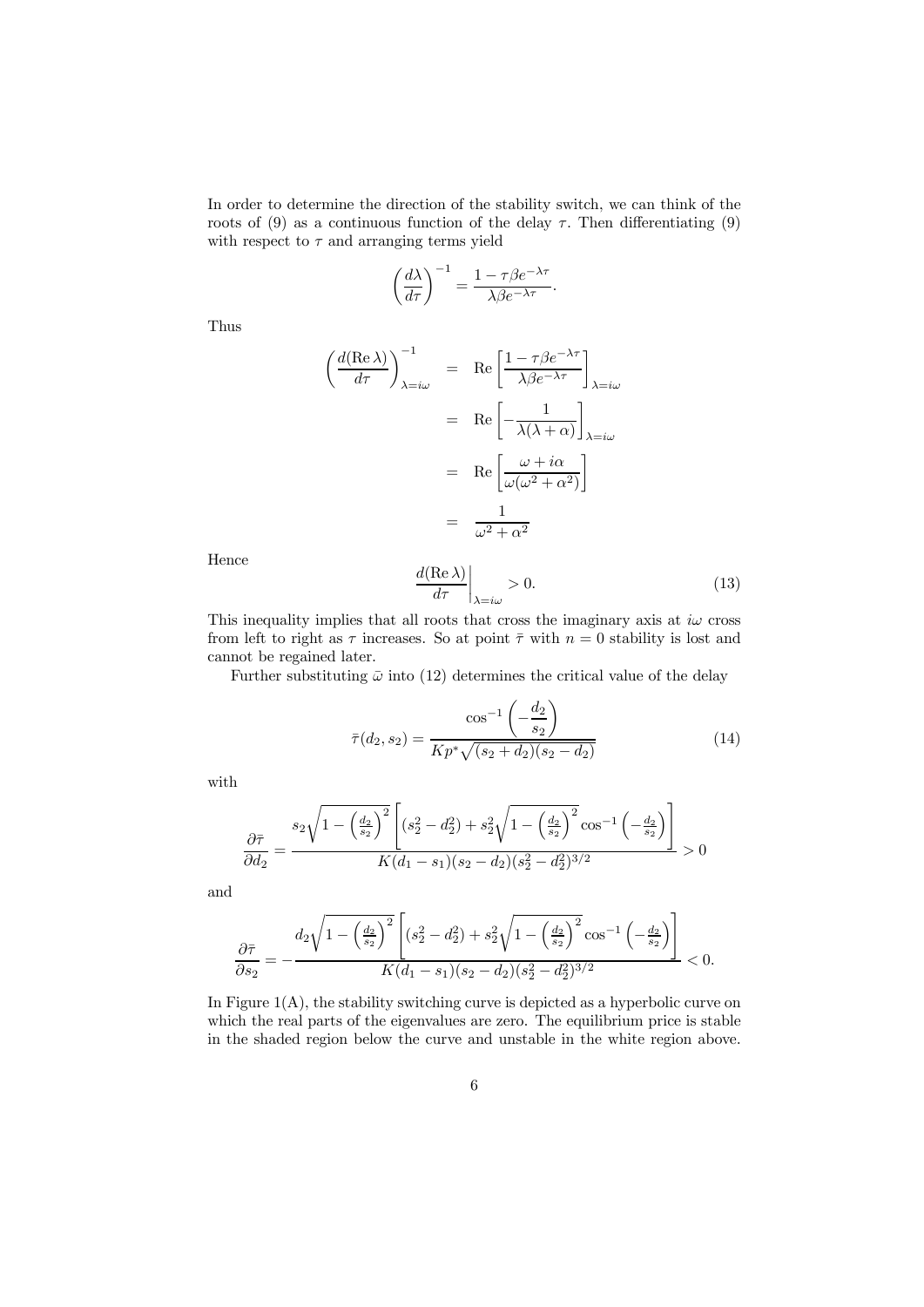Since  $\partial \overline{\tau}/\partial d_2 > 0$  and  $\partial \overline{\tau}/\partial s_2 < 0$ , increasing the value of  $d_2$  and decreasing the value of  $s_2$  shift the stability switching curve upward, implying that those parameter changes enlarge the stability region and thus have stabilizing effects. Figure 1(B) illustrates the bifurcation diagram with respect to  $\tau$  where the parameters are specified as follows.

### Assumption 2.  $K = 1$ ,  $d_1 = 4$ ,  $s_1 = 1$ ,  $d_2 = 1$  and  $s_2 = 2$ .

The diagram is constructed in the following way. With a fixed value of  $\tau$ , we run the delay system (7) for  $0 \le t \le 1000$ . To take away the initial disturbance, we discard the data of  $p(t)$  for  $t \leq 950$  and plot the local maximum and local minimum of  $p(t)$  for  $950 \le t \le 1000$  against the value of  $\tau$ . The value of  $\tau$  is increased with an increment 0.01 and then repeat the same procedure until  $\tau$ arrives at 3. Under these circumstance, when  $K = 1$ , the threshold value of  $\tau$ denoted as  $\bar{\tau}$  is obtained as

$$
\bar{\tau}(d_2, s_2) = \frac{2\pi}{3\sqrt{3}} \simeq 1.209.
$$

It is seen in Figure 1(A) that the equilibrium is stable for  $\tau < \bar{\tau}$  and unstable for  $\tau > \overline{\tau}$ . The two branches of the diagram given in Figure 1(B) indicate two issues; one is that a trajectory has one maximum and one minimum, implying the birth of a limit cycle which is confirmed by Hopf bifurcation theorem with (13) and the other is that a cycle becomes larger as the length of the delay increases. Theorem 2 summarizes the results:

**Theorem 2** Given  $s_2 > d_2$ , the positive steady state of (7) is locally asymptotically stable if  $0 < \tau < \overline{\tau}$ , loses stability at  $\tau = \overline{\tau}$  and bifurcates to a limit cycle if  $\tau > \overline{\tau}$  where  $\overline{\tau} = \overline{\tau}(1, 2) \simeq 1.209$ .



Figure 1. Numerical results on the one delay model (7)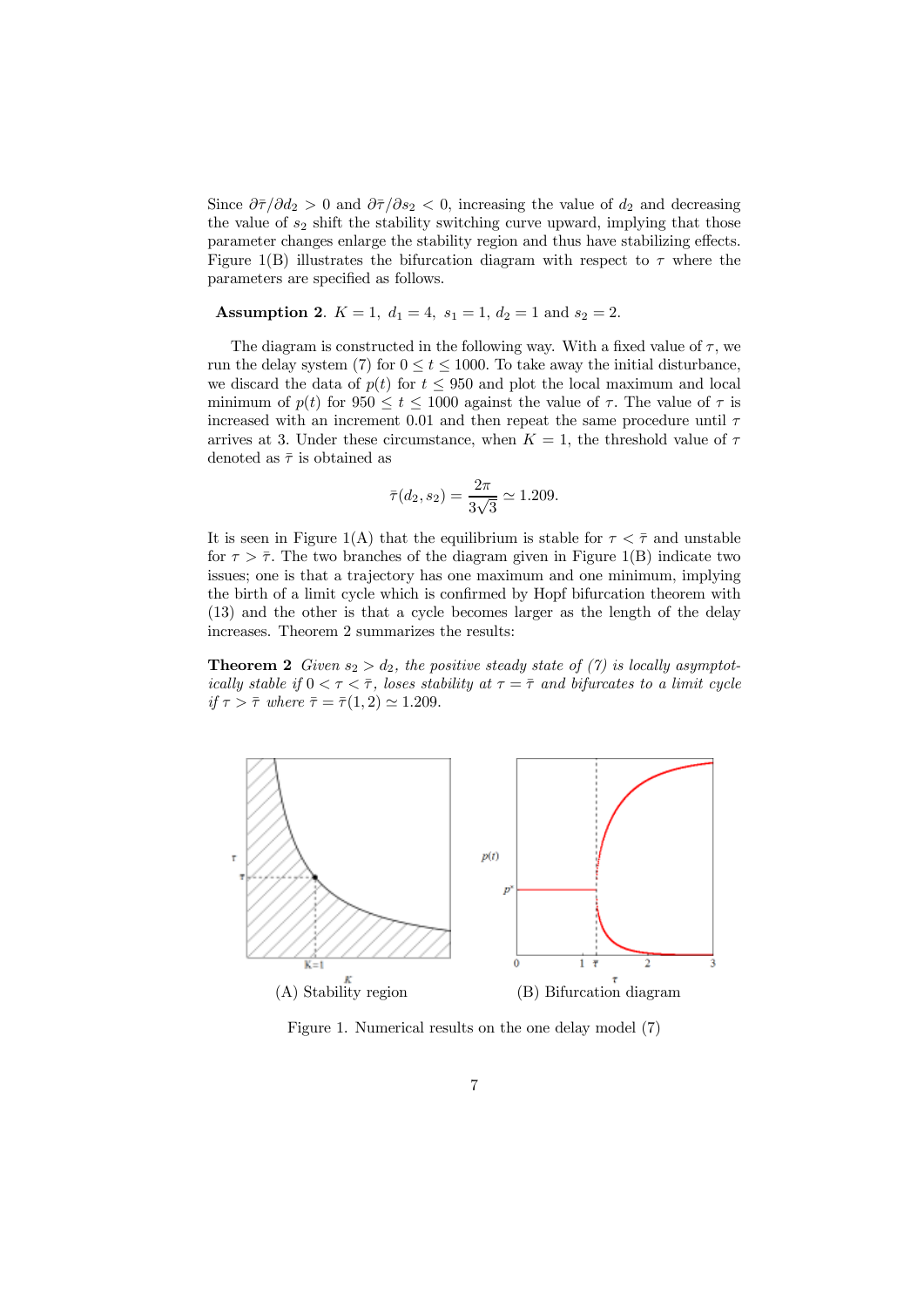## 4 Cobweb Model with Two Delays

The price expectation is formed naive-wisely under Assumption 1. Convergence to the stationary point occurs for  $\tau < \overline{\tau}$ . The producers with delayed price information can eventually arrive at the stationary state. On the other hand, since cyclic oscillation arises for  $\tau > \overline{\tau}$ , the producers sooner or later realize that their expectations are systematically wrong. As a natural consequence, even though they are assumed to be boundedly rational, the producers may change somehow the way they form expectations. One possible way is to utilize more price information obtained in the past. To make it simpler, the producers are assumed to use different prices at times,  $t - \tau_1$  and  $t - \tau_2$ . There are at least two different ways to employ these two prices. One is to make the price expectation as the weighted average of these prices and the other is to use the difference between these two prices as delay feedback. We first make the following assumption which is a direct extension of Assumption 2 when the price expectation formation is the weighted average of the past two prices:

**Assumption 3.**  $p^{e}(t) = \theta p(t - \tau_1) + (1 - \theta)p(t - \tau_2)$  with  $0 < \theta < 1$ .

Accordingly the supply function is modified as

$$
S(p^{e}(t)) = s_1 + s_2 [\theta p(t - \tau_1) + (1 - \theta)p(t - \tau_2)] \tag{15}
$$

and then the price adjustment is governed by a two delay differential equation,

$$
\dot{p}(t) = Kp(t) \left[ (d_1 - s_1) - d_2p(t) - s_2\theta p(t - \tau_1) - s_2(1 - \theta)p(t - \tau_2) \right].
$$
 (16)

It is clear that the equilibrium price is a unique positive stationary point of (16). To examine local dynamics, we let  $G_3(p(t), p(t - \tau_1), p(t - \tau_2))$  be the right hand side of (16). The linear approximation in the neighborhood of the stationary point  $p_3^* = (p^*, p^*, p^*)$  is

$$
\dot{p}_{\delta}(t) = \frac{\partial G_3}{\partial p(t)}\bigg|_{\mathbf{p}_3^*} p_{\delta}(t) + \frac{\partial G_3}{\partial p(t-\tau_1)}\bigg|_{\mathbf{p}_3^*} p_{\delta}(t-\tau_1) + \frac{\partial G_3}{\partial p(t-\tau_2)}\bigg|_{\mathbf{p}_3^*} p_{\delta}(t-\tau_2)
$$

or

$$
\dot{p}_{\delta}(t) = -k d_2 p_{\delta}(t) - k s_2 \theta p_{\delta}(t - \tau_1) - k s_2 (1 - \theta) p_{\delta}(t - \tau_2).
$$

As in the same way as before, the last form can be reduced to

$$
\dot{x}(t) + \alpha x(t) + \beta x(t - \tau_1) + \gamma x(t - \tau_2) = 0 \tag{17}
$$

with

$$
\alpha = kd_2
$$
,  $\beta = ks_2\theta$  and  $\gamma = ks_2(1 - \theta)$ .

We now turn our attention to the delay feedback with which the price adjustment equation (1) is modified as

$$
\frac{\dot{p}(t)}{p(t)} = k_1 \left[ (d_1 - s_1) - d_2 p(t) - s_2 p(t - \tau_1) \right] + k_2 \left[ p(t - \tau_1) - p(t - \tau_2) \right]
$$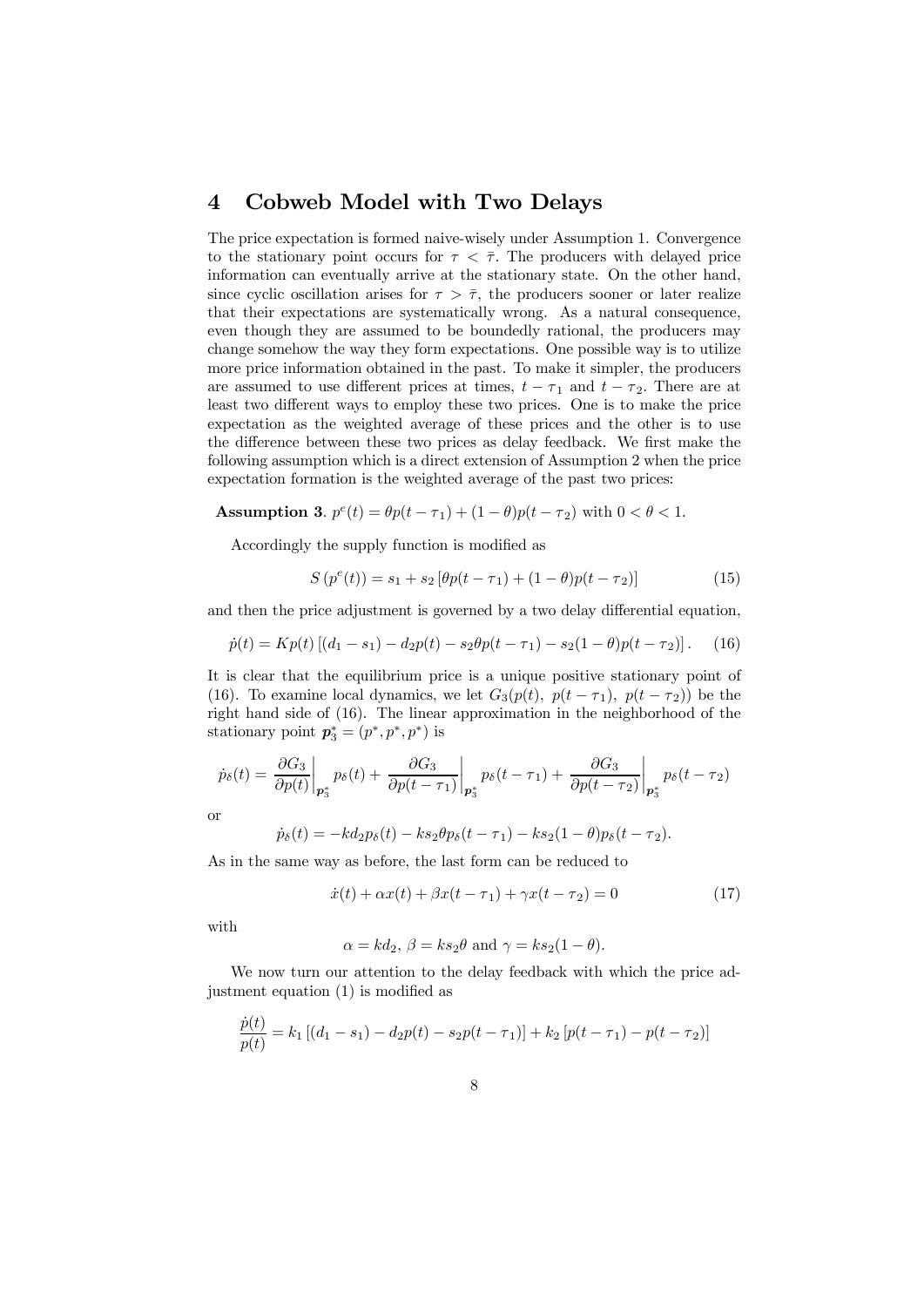where  $k_1$  is an adjustment coefficient and  $k_2$  is a coefficient of the feedback. This can be rewritten as a differential equation with two delays

$$
\dot{p}(t) = k_1 p(t) \left[ (d_1 - s_1) - d_2 p(t) - s_2 \left( 1 - \frac{k_2}{s_2 k_1} \right) p(t - \tau_1) - s_2 \frac{k_2}{s_2 k_1} p(t - \tau_2) \right].
$$
\n(18)

If we assume  $k_2 < s_2 k_1$  and denote

$$
1 - \frac{k_2}{s_2 k_1} = \theta
$$
 and  $\frac{k_2}{s_2 k_1} = 1 - \theta$ ,

then the differential equation with the delay feedback (18) is identical with equation (16), the differential equation with the average price. Hence these equations generate essentially the same dynamics, although their economic interpretations are definitely different. In the following we focus on equation (16) only because the number of the parameters is smaller, however, the same results can be obtained by examining equation (18).

The corresponding characteristic equation of (17) is obtained by substituting an exponential solution  $x(t) = e^{\lambda t}u$ 

$$
\lambda + a + \beta e^{-\lambda \tau_1} + \gamma e^{-\lambda \tau_2} = 0. \tag{19}
$$

Stability of equation (17) depends on the locations of the eigenvalues of (19) that is investigated by applying the method developed by Gu et al. (2005). Dividing both sides of (19) by  $\lambda + a$  and introducing the new functions,

$$
a_1(\lambda) = \frac{\beta}{\lambda + a} \text{ and } a_2(\lambda) = \frac{\gamma}{\lambda + \alpha} \tag{20}
$$

simplify the left hand side of (19),

$$
a(\lambda) = 1 + a_1(\lambda)e^{-\lambda \tau_1} + a_2(\lambda)e^{-\lambda \tau_2}.
$$
 (21)

Substituting a possible solution  $\lambda = i\omega$  with  $\omega > 0$  into the two equations of (20) results in

$$
a_1(i\omega) = \frac{a\beta}{\alpha^2 + \omega^2} - i\frac{\beta\omega}{\alpha^2 + \omega^2}
$$
 (22)

and

$$
a_2(i\omega) = \frac{a\gamma}{\alpha^2 + \omega^2} - i\frac{\gamma\omega}{\alpha^2 + \omega^2}.
$$
 (23)

Their absolute values are

$$
|a_1(i\omega)| = \frac{\beta}{\sqrt{\alpha^2 + \omega^2}}
$$
\n(24)

and

$$
|a_2(i\omega)| = \frac{\gamma}{\sqrt{\alpha^2 + \omega^2}}.\tag{25}
$$

We can consider the three terms in (21) as three vectors in the complex plane with the magnitudes 1,  $|a_1(\lambda)|$  and  $|a_2(\lambda)|$ . The solution of  $a(\lambda) = 0$  means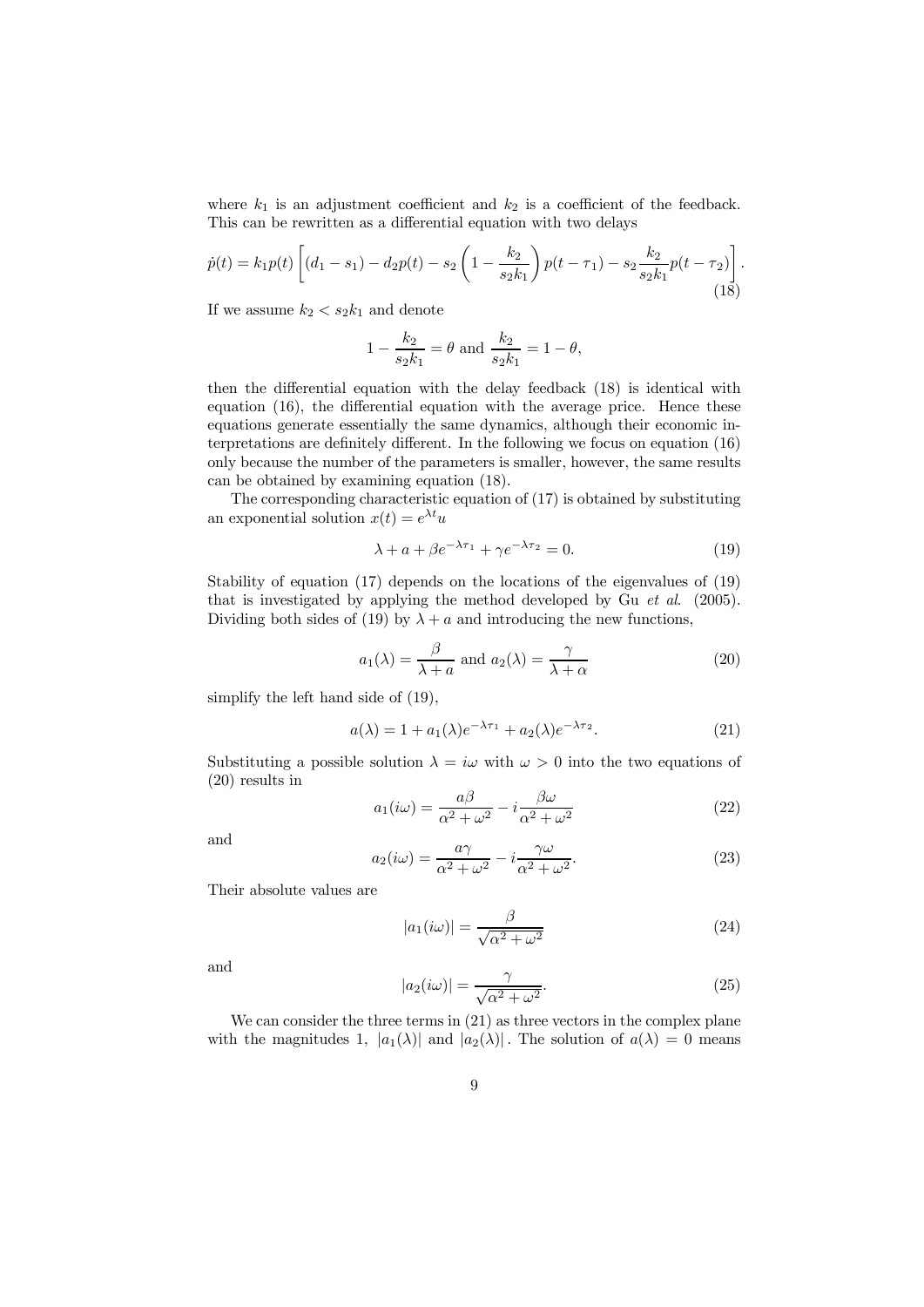that these vectors form a triangle if we put them head to tail. That is, solving  $a(\lambda) = 0$  algebraically is equivalent to constructing a triangle geometrically with the following three conditions,

$$
1 \le |a_1(i\omega)| + |a_2(i\omega)|
$$
  

$$
|a_1(i\omega)| \le 1 + |a_2(i\omega)|
$$

and

$$
|a_2(i\omega)| \leq 1 + |a_1(i\omega)|.
$$

Substituting the absolute values of (24) and (25) convert these three conditions to the following conditions,

$$
(\beta - \gamma)^2 - \alpha^2 \le \omega^2 \le (\beta + \gamma)^2 - \alpha^2
$$

that can be rewritten as

$$
k^2 \left[ s_2^2 (2\theta - 1)^2 - d_2^2 \right] \le \omega^2 \le k^2 (s_2^2 - d_2^2). \tag{26}
$$

It is clear that the second inequality does not hold if  $d_2 \geq s_2$ . Hence there is no  $\omega > 0$ , implying that the delays are *harmless* in the two delay dynamic model.

**Theorem 3** If  $s_2 \leq d_2$ , then the positive steady state of (16) is locally asymptotically stable for any positive values of  $\tau_1$  and  $\tau_2$ .

On the other hand, if  $s_2 > d_2$ , then conditions (26) hold for  $\omega$  in the interval  $[\omega_s, \omega_e]$  where

$$
\omega_s = \begin{cases}\n0 & \text{if } \theta \le \theta_0 \\
k\sqrt{s_2^2(2\theta - 1)^2 - d_2^2} & \text{if } \theta > \theta_0\n\end{cases}
$$

with

$$
\theta_0 = \frac{1}{2} \left( 1 + \frac{d_2}{s_2} \right)
$$
 that solves  $s_2^2 (2\theta - 1)^2 - d_2^2 = 0$ 

and

$$
\omega_e = k\sqrt{s_2^2 - d_2^2}
$$

where the subscripts "s" and "e" mean the starting point and the end point, respectively.

We will next find all the pairs of  $(\tau_1, \tau_2)$  satisfying  $a(i\omega) = 0$ . Let |1| be the base of the triangle and then denote an angle between |1| and  $|a_1(i\omega)|$  by  $\theta_1$ and an angle between |1| and  $|a_2(i\omega)|$  by  $\theta_2$ . By the law of cosine, the angle's magnitudes are expressed in terms of the model parameters,

$$
\theta_1(\omega) = \cos^{-1}\left(\frac{\omega^2 + \alpha^2 + \beta^2 - \gamma^2}{2\beta\sqrt{\alpha^2 + \omega^2}}\right)
$$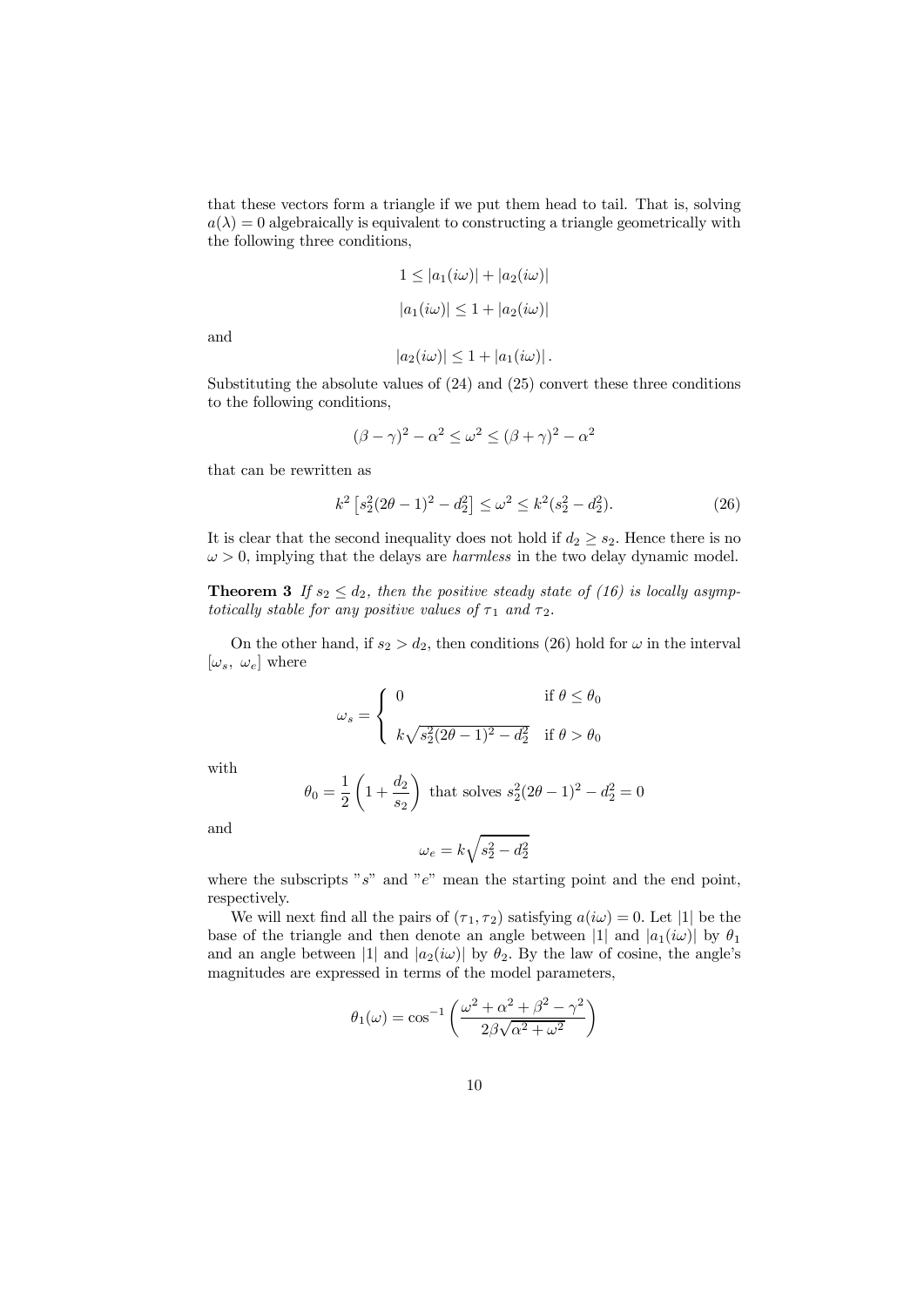and

$$
\theta_2(\omega) = \cos^{-1}\left(\frac{\omega^2 + \alpha^2 - \beta^2 + \gamma^2}{2\gamma\sqrt{\alpha^2 + \omega^2}}\right).
$$

From (22) and (23), we obtain their arguments,

$$
\arg[a_1(i\omega)] = -\tan^{-1}\left(\frac{\omega}{\alpha}\right)
$$

and

$$
\arg[a_2(i\omega)] = -\tan^{-1}\left(\frac{\omega}{\alpha}\right).
$$

Since the triangle can be located above and under the real axis, the following two equations hold for  $\tau_1$  and  $\tau_2$ :

$$
\left\{\arg\left[a_1(i\omega)e^{-i\omega\tau_1}\right] + 2m\pi\right\} \pm \theta_1(\omega) = \pi
$$

and

$$
\left\{\arg\left[a_2(i\omega)e^{-i\omega\tau_2}\right]+2n\pi\right\}\mp\theta_2(\omega)=\pi
$$

which yield the threshold values of the delays

$$
\tau_1^{\pm}(\omega, m) = \frac{1}{\omega} \left[ -\tan^{-1}\left(\frac{\omega}{\alpha}\right) + (2m - 1)\pi \pm \theta_1(\omega) \right] \tag{27}
$$

and

$$
\tau_2^{\pm}(\omega, n) = \frac{1}{\omega} \left[ -\tan^{-1} \left( \frac{\omega}{\alpha} \right) + (2n - 1)\pi \mp \theta_2(\omega) \right]. \tag{28}
$$

Here m and n are nonnegative integers such that  $\tau_1 > 0$  and  $\tau_2 > 0$ . Thus for any m, n and  $\omega \in [\omega_s, \omega_e]$ , we can define the pairs of  $(\tau_1, \tau_2)$  constructing the stability switching curve as follows:

**Theorem 4** Given  $s_2 > d_2$ , the stability switching curve is described by  $C_1(m, n) \cup$  $C_2(m, n)$  with  $m, n = 0, 1, 2...$ , where

$$
C_1(m, n) = \{\tau_1^+(\omega, m), \tau_2^-(\omega, n)\}
$$

and

$$
C_2(m, n) = \{\tau_1^-(\omega, m), \tau_2^+(\omega, n)\}.
$$

The segments  $C_1(m, n+1)$  and  $C_2(m, n)$  have the same starting point whereas the segment  $C_1(m, n)$  and  $C_2(m, n)$  have the same end point.

Proof. It can be verified that

$$
\frac{\omega_s^2+\alpha^2+\beta^2-\gamma^2}{2\beta\sqrt{\alpha^2+\omega_s^2}}=1,\;\frac{\omega_e^2+\alpha^2+\beta^2-\gamma^2}{2\beta\sqrt{\alpha^2+\omega_e^2}}=1
$$

and

$$
\frac{\omega_s^2+\alpha^2-\beta^2+\gamma^2}{2\gamma\sqrt{\alpha^2+\omega_s^2}}=-1\text{ and }\frac{\omega^2+\alpha^2-\beta^2+\gamma^2}{2\gamma\sqrt{\alpha^2+\omega^2}}=1
$$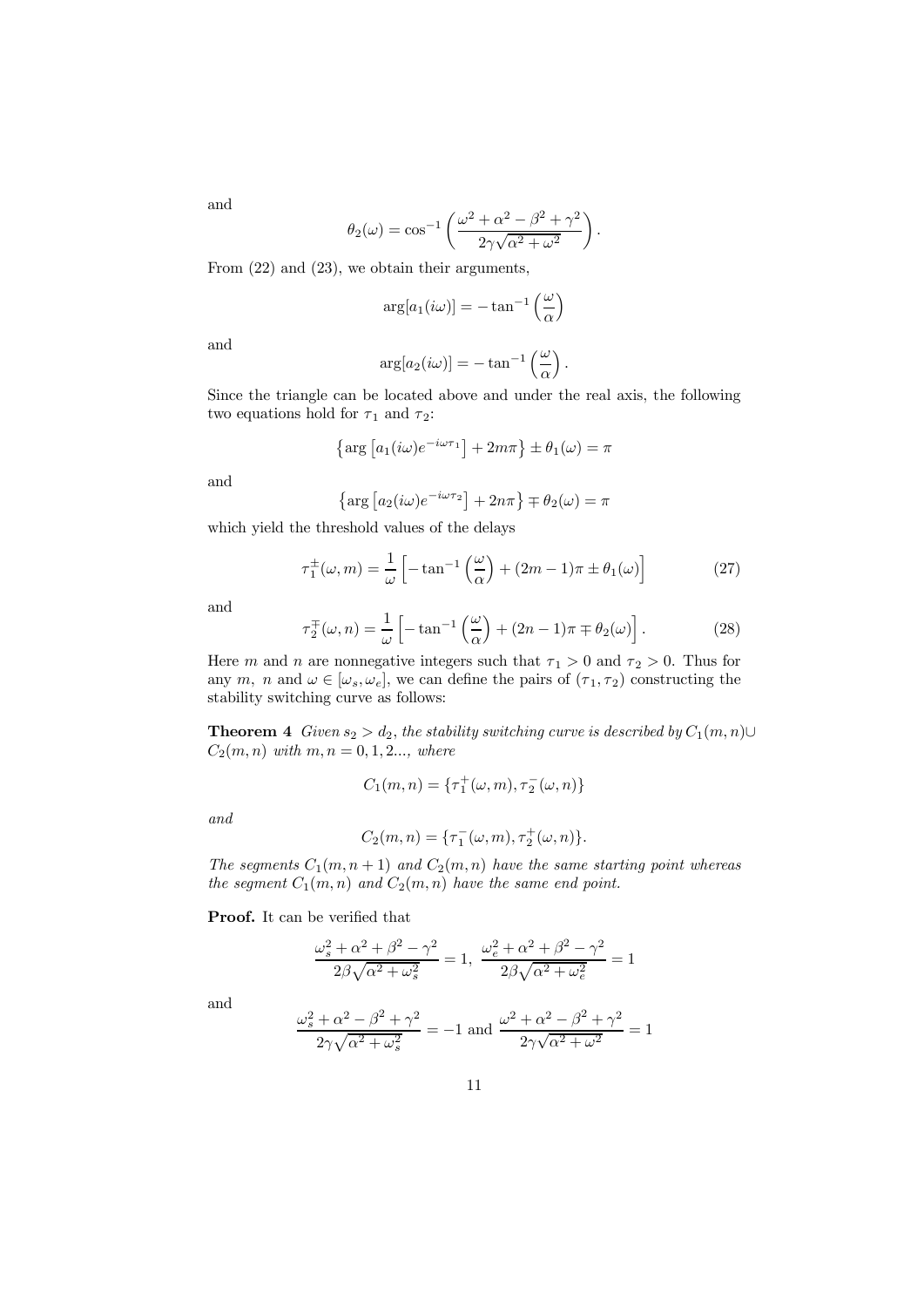which leads to

$$
\theta_1(\omega_s)=0,\ \theta_1(\omega_e)=0
$$

and

$$
\theta_2(\omega_s) = \pi, \ \theta_2(\omega_e) = 0.
$$

Let the starting points of  $C_1(m, n)$  and  $C_2(m, n)$  be denoted by

$$
C_1^s(m, n) = \{\tau_1^+(\omega_s, m), \tau_2^-(\omega_s, n)\}
$$

and

$$
C_2^s(m, n) = \{\tau_1^-(\omega_s, m), \tau_2^+(\omega_s, n)\}.
$$

Substituting  $\theta_1(\omega_s) = 0$  and  $\theta_2(\omega_s) = \pi$  into (27) and (28) yields

$$
\tau_1^+(\omega_s, m) = \tau_1^-(\omega_s, m)
$$
 and  $\tau_2^-(\omega_s, n + 1) = \tau_2^+(\omega_s, n)$ 

which imply that  $C_1^s(m, n+1) = C_2^s(m, n)$ . In the same way, let the end points of  $C_1(m, n)$  and  $C_2(m, n)$  be denoted by

$$
C_1^e(m, n) = \{\tau_1^+(\omega_e, m), \tau_2^-(\omega_e, n)\}
$$

and

$$
C_2^e(m,n) = \{\tau_1^-(\omega_e, 0), \tau_2^+(\omega_e, n)\}.
$$

Then substituting  $\theta_1(\omega_e) = 0$  and  $\theta_2(\omega_e) = 0$  into (27) and (28) yields

$$
\tau_1^+(\omega_e, m) = \tau_1^-(\omega_e, m)
$$
 and 
$$
\tau_2^-(\omega_e, n) = \tau_2^+(\omega_e, n)
$$

which imply that  $C_1^e(m, n) = C_2^e(m, n)$ . This completes the proof.

Under Assumption 2 with  $\theta = 0.8$  and  $m = 1$ , the stability switching curve is illustrated in Figure 2 in which the red segments show  $C_1(1, n)$  and the blue segments show  $C_2(1, n)$  for  $n = 1, 2, 3$ . Notice the segment shifts upward as the value of n increases and to the right as the value of m increases.<sup>4</sup> The lowest red and blue segments are  $C_1(1,1)$  and  $C_2(1,1)$  where they are connected to each other at point  $C_1^e(1,1) = C_2^e(1,1)$ . The middle red and blue segments are  $C_1(1,2)$  and  $C_2(1,2)$  where  $C_1(1,2)$  is connected to  $C_2(1,1)$  at  $C_1^s(1,2)$  =  $C_2^s(1,1)$ . As *n* increases the two segments are connected in the same way to construct the continuous stability switching curve,  $C_1(1, n) \cup C_2(1, n)$ . This curve divides the first quadrant into two parts as shown in Figure 2. One contains the origin and its every point can be reached from the origin via continuous curve not crossing the stability switching curve. At any point in this region, the real parts of the eigenvalues are negative, so the system is locally asymptotically stable. On the other hand, at the points in the complement of this region except the stability switching curve, the system is unstable. Observing Figure 2, we find the following three issues:

<sup>&</sup>lt;sup>4</sup> Since the stability switching curve with  $m = 0$  is located in the second quadrant of the  $(\tau_1, \tau_2)$  plane and the curve with  $n = 0$  is in the fourth quadrant, they are not depicted in Figure 2.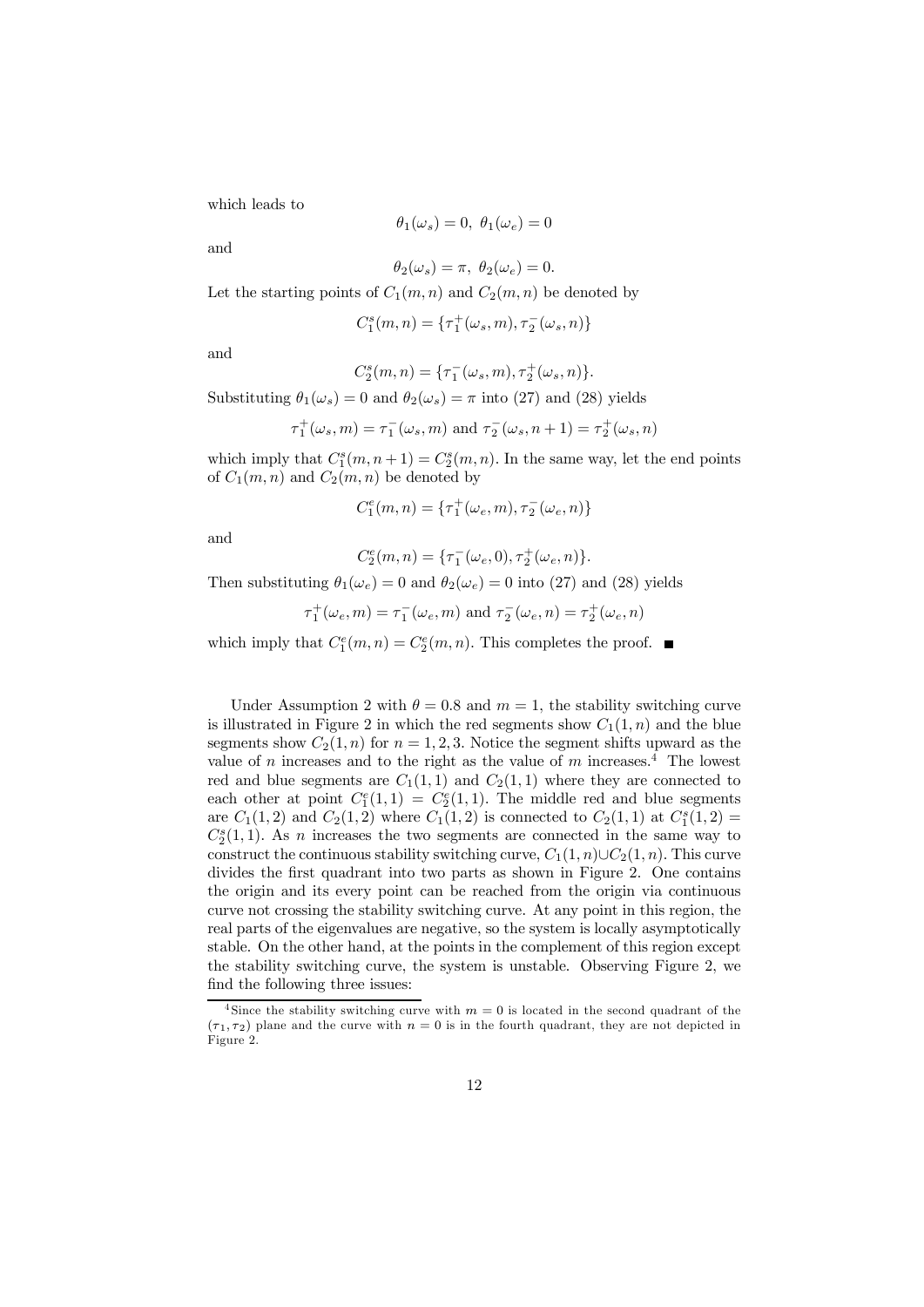- (i) For  $\tau_1 \leq \tau_1^h \approx 1.188$ , the system is locally asymptotically stable irrespective of the values of  $\tau_2$ , implying that delay  $\tau_2$  is harmless;
- (ii) For  $\tau_1 > \tau_1^h$ , stability loss and gain repeatedly occur when  $\tau_2$  increases from zero;
- (iii) Depending on the value of  $\tau_2$ , two different dynamic phenomena are seen when the value of  $\tau_1$  increases. One is when stability is lost and can not be regained as in the one delay model, and the other case is when stability regain can occur.



Figure 2. Stability switching curve

We now examine the effect caused by changing  $\tau_2$ , keeping the value of  $\tau_1$ at some positive value. In Figure 3(A), the bifurcation diagram of  $p(t)$  with respect to  $\tau_2$  is illustrated. The value of  $\tau_1$  is fixed at  $\tau_1^{1.8} = 1.8$  and the value of  $\tau_2$  is increased along the vertical dotted line at  $\tau_1^{1.8}$  in Figure 2. For each value of  $\tau_2$ , the dynamic system runs for  $0 \le t \le 1000$  and discard the data for  $0 \le t \le 950$  to get rid of the transients. The local maximum and minimum obtained from the remaining data are plotted against the value of  $\tau_2$ . The value of  $\tau_2$  is increased with 1/400 and then the same procedure is repeated until  $\tau_2$ arrives at 10. If the resultant bifurcation diagram has only one point against the value of  $\tau_2$ , then the system is locally stable and that point corresponds to the stationary point. If it has two points, then a limit cycle with one maximum and one minimum emerges. As is seen in Figure 2, the vertical line at  $\tau_1 = \tau_1^{1.8}$ crosses the stability switching curves five times. We denote the values of  $\tau_2$ of the green intersection points by  $\tau_2^a$  ( $\simeq 0.714$ ),  $\tau_2^b$  ( $\simeq 3.489$ ),  $\tau_2^c$  ( $\simeq 5.342$ ),  $\tau_2^d$  ( $\simeq$  9.028) and  $\tau_2^e$  ( $\simeq$  9.928) in the ascending order. The bifurcation diagram in Figure 3(A) indicates the following dynamics: after stability is lost at  $\tau_2^a$ , a limit cycle emerges for  $\tau_2 \in (\tau_2^a, \tau_2^b)$  and its amplitude first expands, then shrinks to zero at  $\tau_2 = \tau_2^b$  when stability is regained. The same process is repeated for larger values of  $\tau_2$ .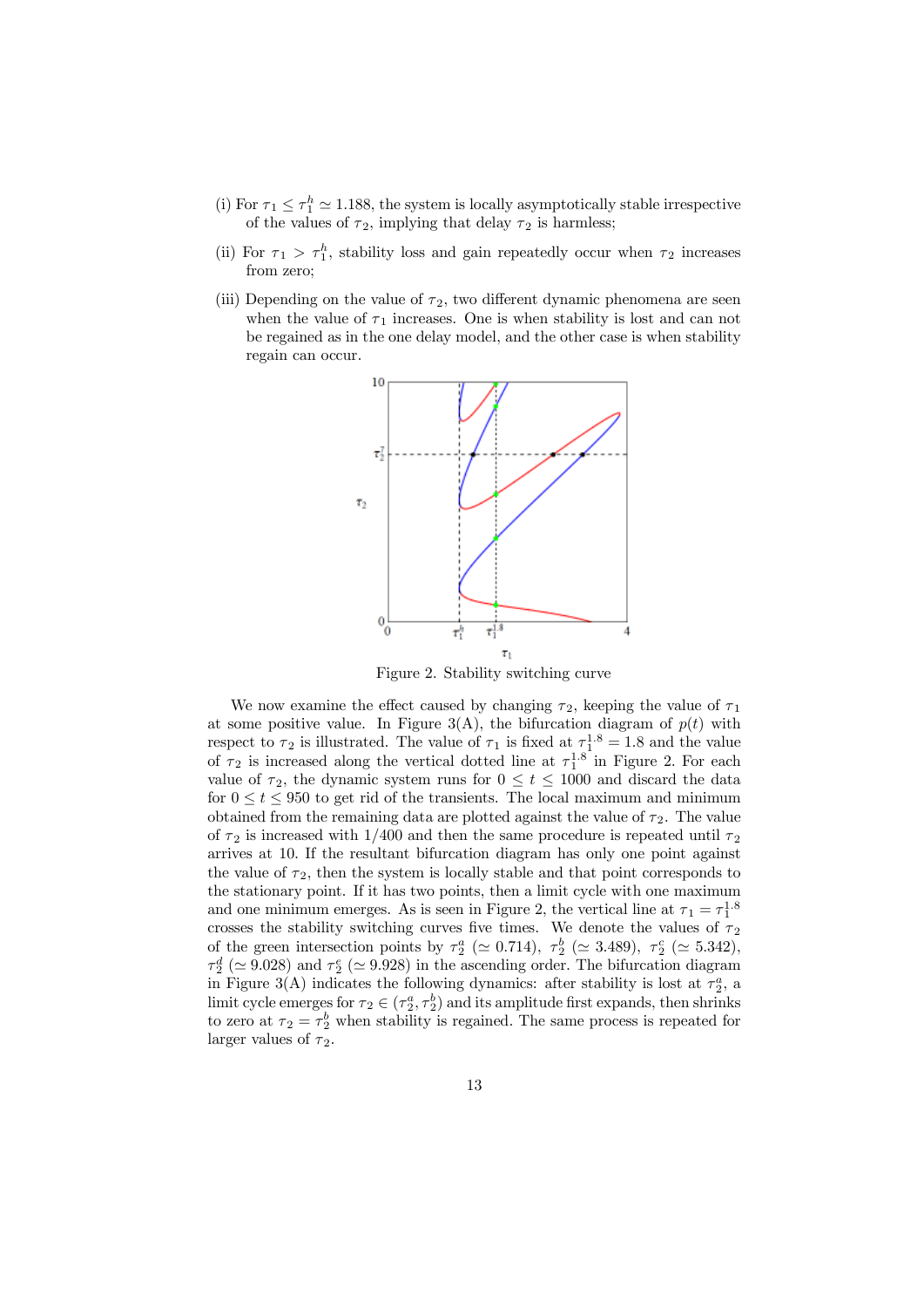We draw attention to the effect caused by changing the value of  $\tau_1$ . With the similar procedure, Figure 3(B) illustrates the bifurcation diagram with respect to  $\tau_1$  along the dotted horizontal line at  $\tau_2 = \tau_2^7(= 7)$  shown in Figure 2 in which the line crosses the stability switching line three times denoted by three black dots at  $\tau_1^A$  ( $\simeq$  1.421),  $\tau_1^B$  ( $\simeq$  2.758) and  $\tau_1^C$  ( $\simeq$  3.252) in the ascending order. A limit cycle emerges when stability is lost and stability losses and gains are repeatedly observed.



Figure 3. Bifurcation diagrams showing stability losses and gains

## 5 Two-Market Model with Two Delays

In this section we examine two delay price adjustments in the interrelated markets like hog and corn markets. Let us denote corn and hogs by  $c$  and  $h$ . To simplify the analysis, the demand and supply functions in the corn market are assumed to be linear

$$
\begin{cases}\nD^c(p_c(t)) = \delta_1 - \delta_2 p_c(t) \\
S^c(p_c^e(t)) = \sigma_1 + \sigma_2 p_c^e(t)\n\end{cases}
$$

and those in the hog market are also linear

$$
\begin{cases}\nD^h(p_h(t)) = d_1 - d_2p_h(t) \\
S^h(p_h^e(t), p^c(t)) = s_1 + s_2p_h^e(t) - s_3p_c(t - \tau)\n\end{cases}
$$

where all parameters  $\delta_i$ ,  $\sigma_i$ ,  $d_i$ ,  $s_i$  and delay  $\tau$  are positive. In each market, the demand for the commodity depends on its current price observed at time t. The supply of corn depends only on the expected corn price while the supply of hogs depends on the expected price of hogs and the delay price of corn since hog suppliers are corn demanders and determine their demand decisions observing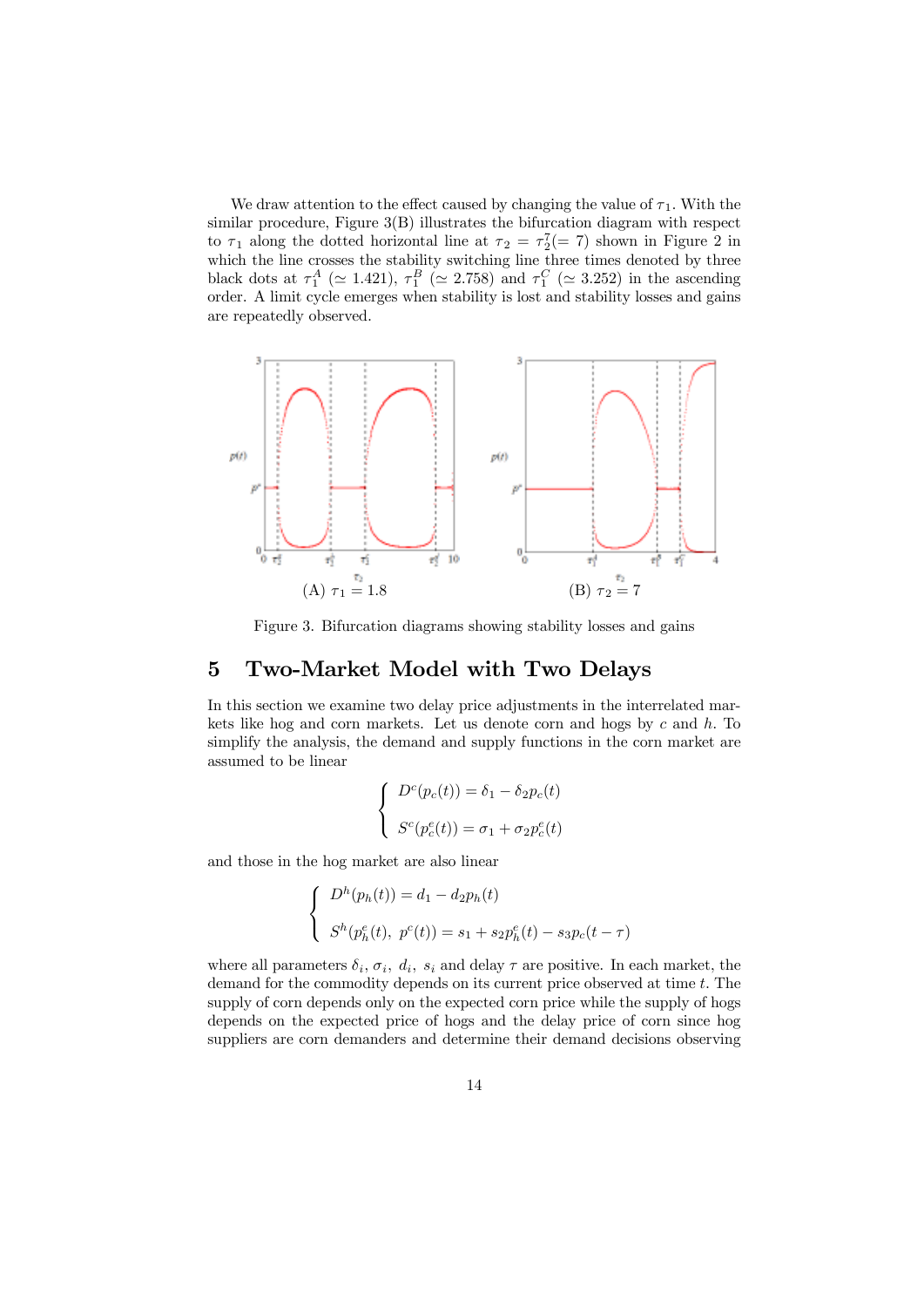the price at time when they determine their supplies of hogs or the price at an earlier time. It is natural for hog producers to have  $s_3 > 0$  because they decrease the quantity of hogs when the corn price increases. Equilibrium prices satisfying  $D^c(p_c^*) = S^c(p_c^*)$  and  $D^h(p_h^*) = S^h(p_h^*, p_c^*)$  are

$$
p_c^* = \frac{\delta_1 - \sigma_1}{\delta_2 + \sigma_2} \text{ and } p_h^* = \frac{d_1 - s_1 + s_3 p_c^*}{d_2 + s_2}
$$

where  $\delta_1 > \sigma_1$  and  $d_1 > s_1$  are assumed to assure positivity of the equilibrium prices. We assume the simplest expectation formations as in Assumption 1.

**Assumption 4.**  $p_c^e(t) = p_c(t - \tau_c)$  and  $p_h^e(t) = p_h(t - \tau_h)$  with  $\tau_c > 0$  and  $\tau_h > 0$  and  $\tau = \tau_h$ .

The price adjustment system is given by a two dimensional system of delay differential equations,

$$
\dot{p}_c(t) = k_c p_c(t) \left[ (\delta_1 - \sigma_1) - \delta_2 p_c(t) - \sigma_2 p_c(t - \tau_c) \right],
$$
\n
$$
\dot{p}_h(t) = k_h p_h(t) \left[ (d_1 - s_1) - d_2 p_h(t) - s_2 p_h(t - \tau_h) + s_3 p_c(t - \tau_h) \right].
$$
\n(29)

It can be confirmed that the equilibrium prices are the stationary point of the adjustment system. Linearizing this system in a neighborhood of the stationary point and introducing new variables and new parameters

$$
x(t) = p_c(t) - p_c^*,
$$
  $y(t) = p_h(t) - p_h^*,$   $\alpha = k_c p_c^*,$   $\beta = k_h p_h^*,$   $\tau_x = \tau_c$  and  $\tau_y = \tau_h$ ,

yield the linearized system,

$$
\begin{aligned} \dot{x}(t) &= \alpha \left[ -\delta_2 x(t) - \sigma_2 x(t - \tau_x) \right], \\ \dot{y}(t) &= \beta \left[ s_3 x(t - \tau_y) - d_2 y(t) - s_2 y(t - \tau_y) \right]. \end{aligned} \tag{30}
$$

Supposing exponential solutions,  $x(t) = e^{-\lambda t}u$  and  $y(t) = e^{-\lambda t}v$  with  $u \neq 0$  and  $v \neq 0$  and substituting them into (30), we see that nontrivial solutions for u and  $v$  exist if and only if

$$
\begin{pmatrix}\n\lambda + \alpha \delta_2 + \alpha \sigma_2 e^{-\lambda \tau_x} & 0 \\
-\beta s_3 e^{-\lambda \tau_y} & \lambda + \beta d_2 + \beta s_2 e^{-\lambda \tau_y}\n\end{pmatrix}\n\begin{pmatrix}\nu \\ v\end{pmatrix} = \begin{pmatrix}\n0 \\ 0\n\end{pmatrix}.
$$

The corresponding characteristic equation is

$$
(\lambda + \alpha \delta_2 + \alpha \sigma_2 e^{-\lambda \tau_x})(\lambda + \beta d_2 + \beta s_2 e^{-\lambda \tau_y}) = 0 \tag{31}
$$

which implies that the two delays are independent.<sup>5</sup> Notice that the delay corn price  $p_c(t - \tau_h)$  does not affect local dynamics. Equation (31) can be divided into two independent equations

$$
\lambda + \alpha \delta_2 + \alpha \sigma_2 e^{-\lambda \tau_x} = 0 \tag{32}
$$

<sup>&</sup>lt;sup>5</sup>In the Appendix, we apply a more general method to solve the two delay differential equation for this particular case and obtain the same result.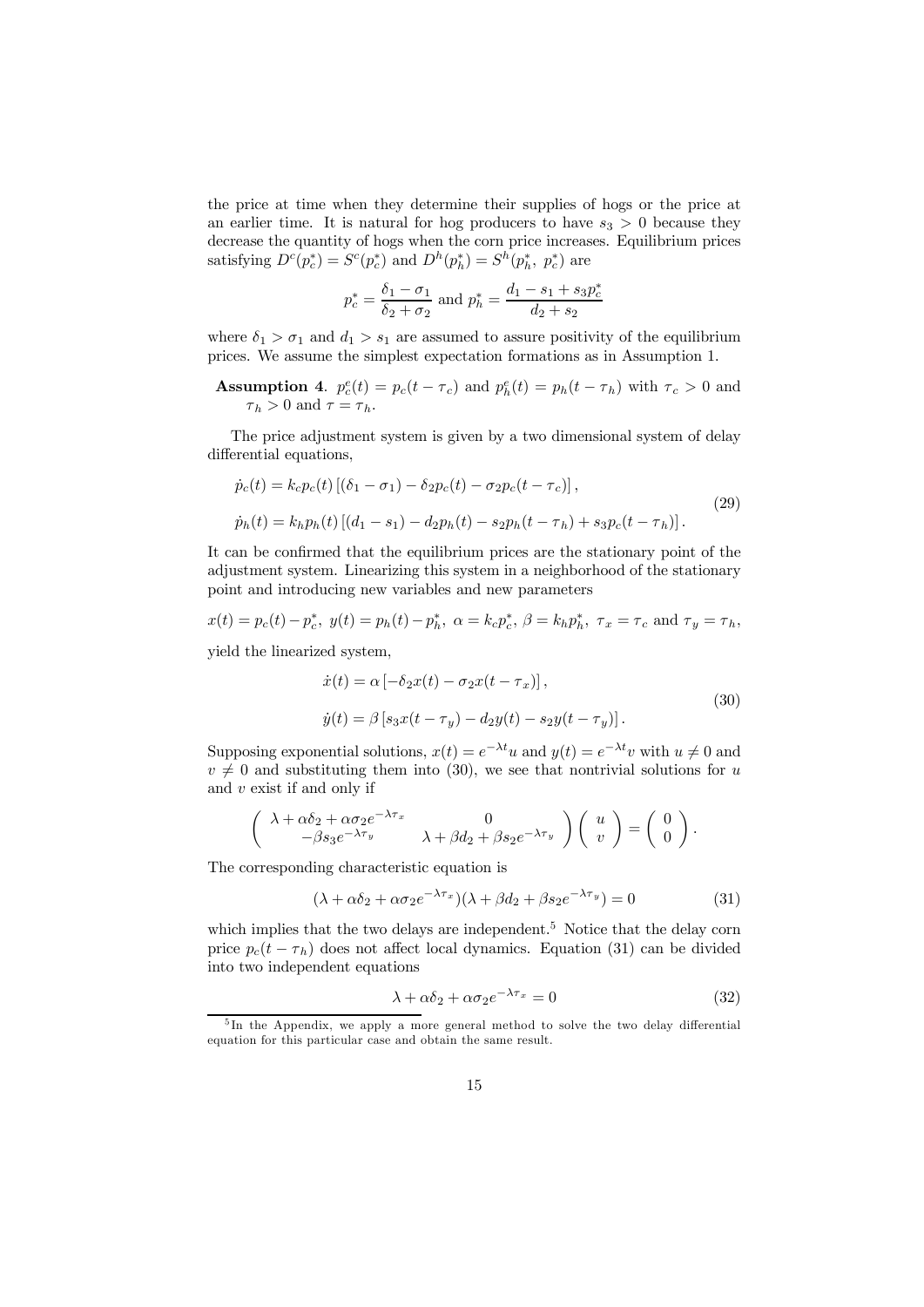$$
\lambda + \beta d_2 + \beta s_2 e^{-\lambda \tau_y} = 0. \tag{33}
$$

Before proceeding we check the no delay case (i.e.,  $\tau_x = \tau_y = 0$ ) in which, from (31), the characteristic roots are real and negative,

$$
\lambda = -\alpha(\delta_2 + \sigma_2) < 0
$$
 and  $\lambda = -\beta(d_2 + s_2) < 0$ .

The stationary point is always stable without delays. Thus stability can be preserved for positive delays as far as the delays are sufficiently small. In order to confirm to what extent the stationary point is stable, we determine the threshold values of the delays for which stability is just lost. Equations (32) and (33) have the same form as equation (9) and can be solved in the same way. Substituting  $\lambda = i\omega_x$  and  $\lambda = i\omega_y$  into equations (32) and (33) yields

$$
i\omega_x + \alpha \delta_2 + \alpha \sigma_2 (\cos \tau_x \omega_x - \sin \tau_x \omega_x) = 0
$$

and

$$
i\omega_y + \beta d_2 + \beta s_2 \left(\cos \tau_y \omega_y - \sin \tau_y \omega_y\right) = 0.
$$

Dividing each equation into the real and imaginary parts and solving them for  $\omega_j$  for  $j = x, y$ , we have

$$
\omega_x^* = \alpha \sqrt{\sigma_2^2 - \delta_2^2}
$$
 and  $\omega_y^* = \beta \sqrt{s_2^2 - d_2^2}$ . (34)

There are several combinations of  $\omega_x$  and  $\omega_y$  according to whether  $\sigma_2 - \delta_2$  and  $s_2 - d_2$  are positive or not. To simplify the analysis, we assume the following:

Assumption 5.  $\sigma_2 - \delta_2 > 0$  and  $s_2 - d_2 > 0$ .

Under Assumption 5 we can determine the threshold values of the delays<sup>6</sup>

$$
\tilde{\tau}_{x,m} = \frac{1}{\omega_x^*} \left[ \cos^{-1} \left( -\frac{\delta_2}{\sigma_2} \right) + 2m\pi \right]
$$

and

$$
\tilde{\tau}_{y,n} = \frac{1}{\omega_y^*} \left[ \cos^{-1} \left( -\frac{d_2}{s_2} \right) + 2n\pi \right].
$$

At  $\tau_j = \tilde{\tau}_{j,0}$  for  $j = x, y$ , the stationary point loses stability. Hence the  $\tau_x = \tilde{\tau}_{x,0}$ line and the  $\tau_y = \tilde{\tau}_{y,0}$  line form the stability switching curve. Returning to the original notation of the delays and using these lines, we divide the  $(\tau_c, \tau_h)$ 

 $6$ We can have the different form for the same threshold value,

$$
\tilde{\tau}_{x,m} = \frac{1}{\omega_x^*} \left[ \pi - \sin^{-1} \left( \frac{\omega_x^*}{\alpha \sigma_2} \right) + 2m\pi \right]
$$

$$
\tilde{\tau}_{y,m} = \frac{1}{\omega_y^*} \left[ \pi - \sin^{-1} \left( \frac{\omega_y^*}{\beta s_2} \right) + 2n\pi \right].
$$

and

and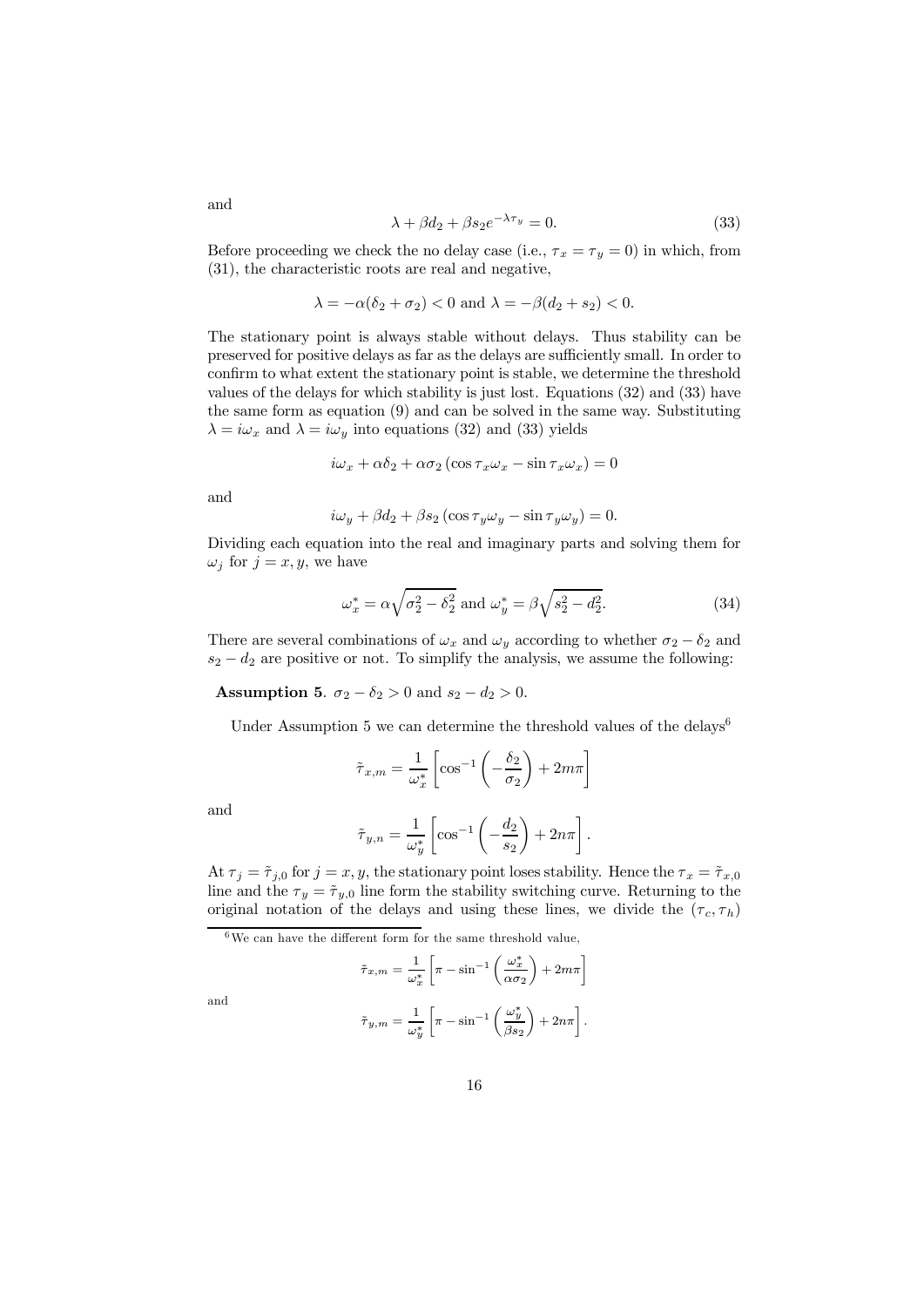plane into two parts as shown in Figure 4. The stationary point is locally asymptotically stable in the yellow region in which  $0 \leq \tau_c \leq \tilde{\tau}_c$  and  $0 \leq \tau_h \leq \tilde{\tau}_h$ and unstable otherwise (in the union of the white regions and the blue region) where  $\tilde{\tau}_c = \tilde{\tau}_{x,0}$  and  $\tilde{\tau}_h = \tilde{\tau}_{y,0}$ . More precisely, one of the two equations in (30) is unstable in the white regions and the two equations are unstable in the blue region. To see the effects caused by the delays, we perform simulations under the following numerical specification:

Assumption 5.  $\delta_1 = 4$ ,  $\delta_2 = 1$ ,  $\sigma_1 = 1$ ,  $\sigma_2 = 2$ ,  $d_1 = 4$ ,  $d_2 = 1$ ,  $s_1 =$ 1,  $s_2 = 3$ ,  $s_3 = 2$ .



Figure 4. Stability switching curve

Under Assumption 5, the threshold values of the delays are

$$
\tilde{\tau}_c = \frac{2\pi}{2\sqrt{3}} \simeq 1.209
$$
 and  $\tilde{\tau}_h = \frac{\cos^{-1}(-1/3)}{3\sqrt{2}} \simeq 0.450$ .

Fixing the value of  $\tau_c$  at  $\tau_c^1 = 0.6$  in the first simulation and  $\tau_c^2 = 1.5$  in the second simulation, we investigate the delay effect caused by changing the value of  $\tau_h$ . The simulations are performed in the same way as before. The value of  $\tau_h$  is increased from 0 to 1 with an increment of 1/400 and the delay model (29) is run for  $0 \le t \le 500$  for each value of  $\tau_h$ . The results obtained are summarized in Figures 5(A) and 5(B) in which the bifurcation diagrams of  $p<sub>h</sub>$  are illustrated. In the first simulation, the stationary state is locally stable for  $\tau_h < \tilde{\tau}_h$  at which the real part of one eigenvalue becomes positive from negative and thus stability is lost. It bifurcates to a limit cycle and no stability regain occurs for further increasing  $\tau_h$  from  $\tilde{\tau}_h$ . This result is essentially the same as the one obtained in the single delay model. On the other hand, in the second simulation, we obtain qualitatively different results. The stationary state is unstable even for  $\tau_h = 0$ since  $\tau_c^2 > \tilde{\tau}_c$ . The bifurcation diagram in Figure 5(B) indicates that a limit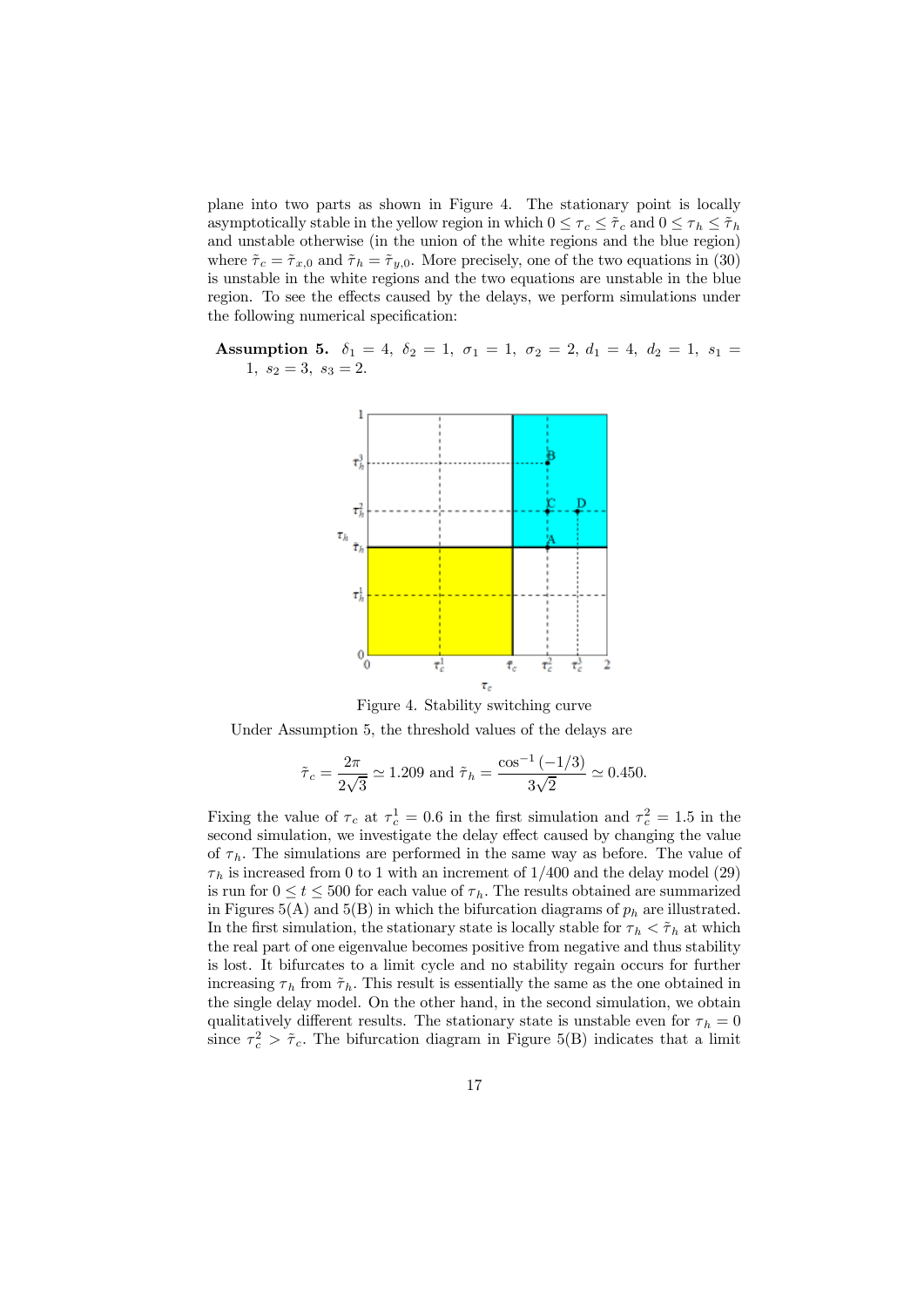cycle already emerges for  $\tau_h = 0$ , it is distorted for  $\tau_h$  close to  $\tilde{\tau}_h$  and further increasing  $\tau_h$  generates complicated dynamics.



Figure 5. Bifurcation diagrams with respect to  $\tau_h$ 

Figure 6 provides two phase diagrams of  $p_c(t)$  and  $p_h(t)$  for points A and B in Figure 4. It is seen in Figure 5(B) that the vertical dotted line at  $\tau_h = \tilde{\tau}_h$ crosses the bifurcation diagram six times. This phenomena is described from a different view point in Figure  $6(A)$  in which the distorted limit cycle has three local maximum and three local minimum for point  $A = (\tau_c^2, \tilde{\tau}_h)$ . The value of  $\tau_h$  is increased to  $\tau_c^3 = 0.6$  while  $\tau_c$  is kept at the same value. It is seen in Figure 6(B) in which the limit cycle has seven local maximum and minimum if we observe it carefully and thus its time trajectory exhibits fluctuations with more ups and downs.



Figure 6. Phase diagrams at points A and B.

Further we examine the effects caused by changing the value of  $\tau_c$ . For this purpose, fixing the value of  $\tau_h$  at  $\tau_h^1 = 0.25$  in the first simulation and at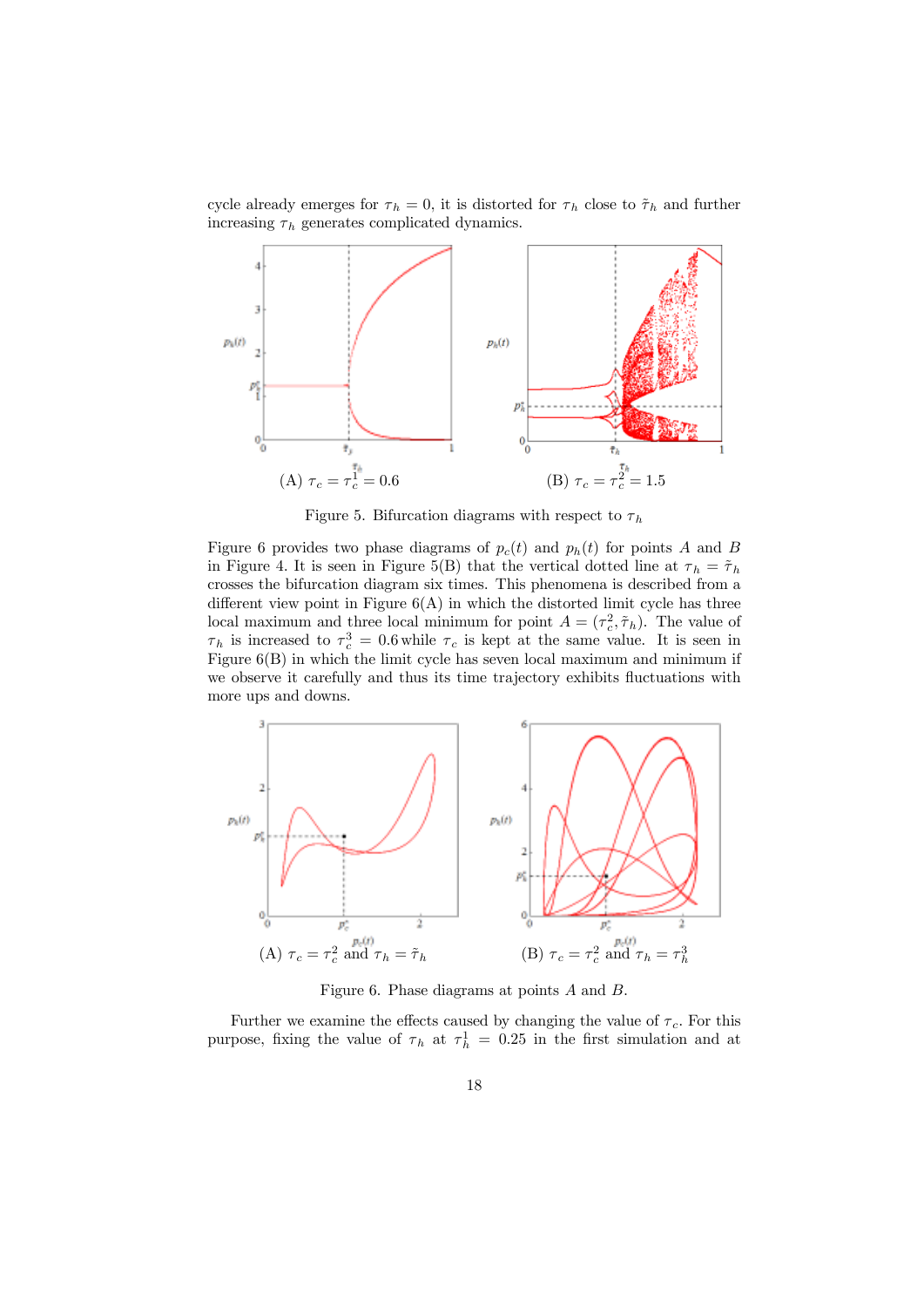$\tau_h^2 = 0.6$  in the second simulation, we increase the value of  $\tau_c$  from 0 to 2 with 1/400 increment and and run the delay model (29) for each value of  $\tau_c$ . When the value of  $\tau_h$  is chosen in the yellow (i.e., stable) region, the dynamic system generates simple dynamics as shown in Figure  $7(A)$  in which the system is stable for  $\tau_c < \tilde{\tau}_c$  and gives rise to a limit cycle after stability is lost for  $\tau_c > \tilde{\tau}_c$ . As expected, when both equations in (29) are destabilized, more complicated dynamics can arise as shown in Figure 7(B).



Figure 7. Bifurcation diagram with respect to  $\tau_c$ 

We now shift our emphasis from the bifurcation diagrams to the phase diagrams, especially to see what dynamics arises when both equations of the delay system (29) are locally unstable. In Figure  $8(A)$ , we choose point C in Figure 4 and run the system for  $0 \le t \le 500$ . We eliminate the price data for  $t \le 300$ as transitory dynamics and plot the remaining data in the  $(p_c, p_h)$  plane. It can be seen that the prices behave in very complicated way. In Figure  $8(B)$ , the value of  $\tau_h$  is increased to  $\tau_h^3$ . It is also seen that the price behavior is also complicated. What these numerical examples make clear is the following:

- (i) If one equation of the two delay system is stable, then the resultant dynamics is essentially the same as in the one delay system.
- (ii) If both equations are unstable, then the two delay system can generate various dynamics from a simple limit cycle to complicated dynamics having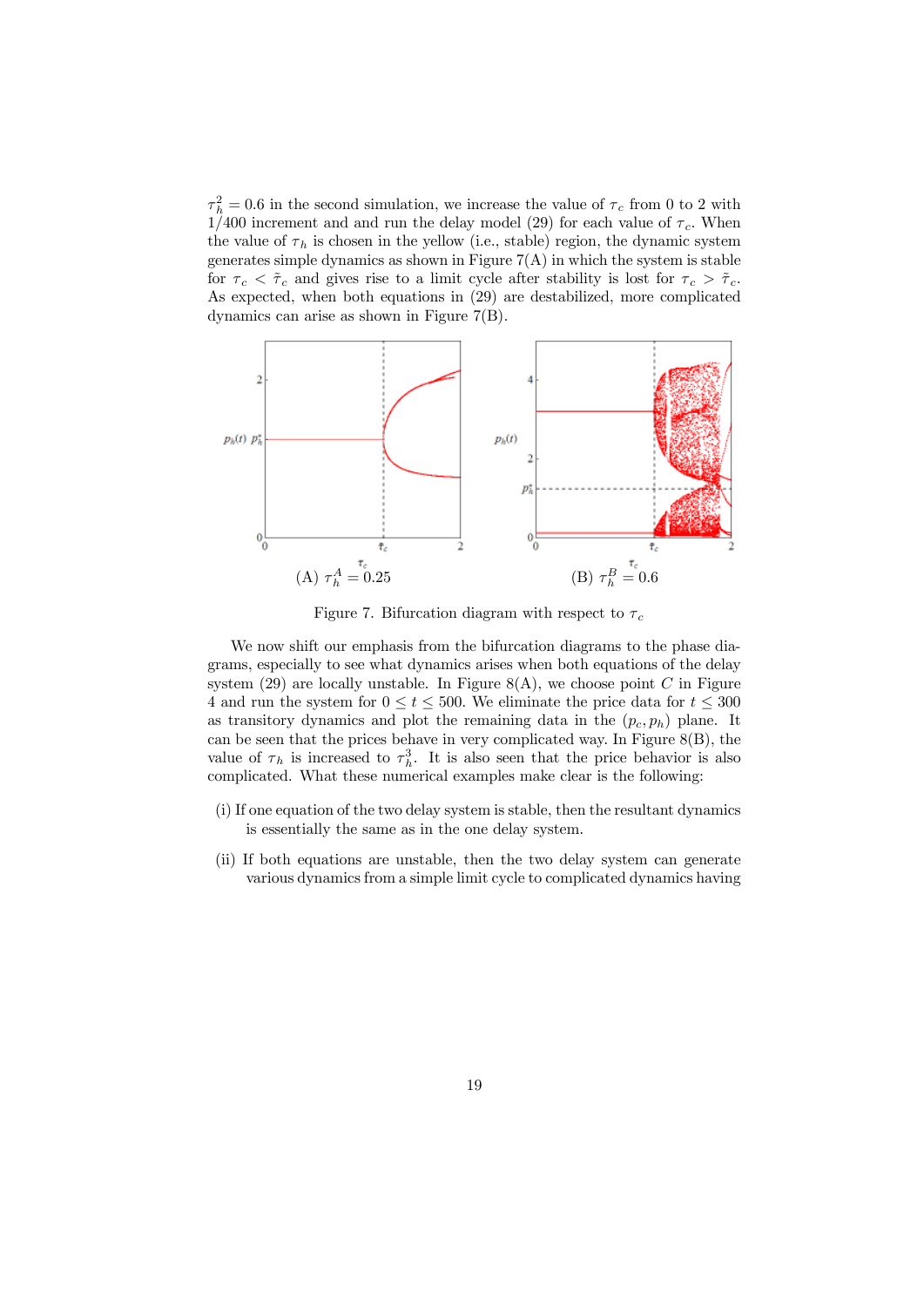many ups and drowns.



Figure 8. Phase diagrams at points C and D

# 6 Concluding Remarks

In this study, we have examined the delay effect on price dynamics in three different models. After reviewing a single delay model in which a limit cycle can emerge via Hopf bifurcation, we proceed to two models with two production delays. When the two delays are used to form an expected price or feedback for price adjustment, we find that the stability switching curve on which stability is changed is winding and as a natural consequence, stability losses and gains are repeated when the length of one delay increases. It is numerically confirmed that only simple dynamics such as a limit cycle can emerge when stability is lost. On the other hand, when the two delays are considered in interrelated markets, they affect price dynamics differently. The stability switching curves become straight lines. When one market is stable and the other market is unstable, the resultant dynamics is simple and essentially the same as the one in the single delay model. On the other hand, when both markets are unstable, a broad spectrum of dynamic behavior can be found. In the cobweb literature, the discrete-time model have been considered and it is known that it can give rise to complicated dynamics when behavior nonlinearities get stronger. This study develops a continuous-time model and indicates that it also reasonably explains various dynamic behavior observed in commodity markets.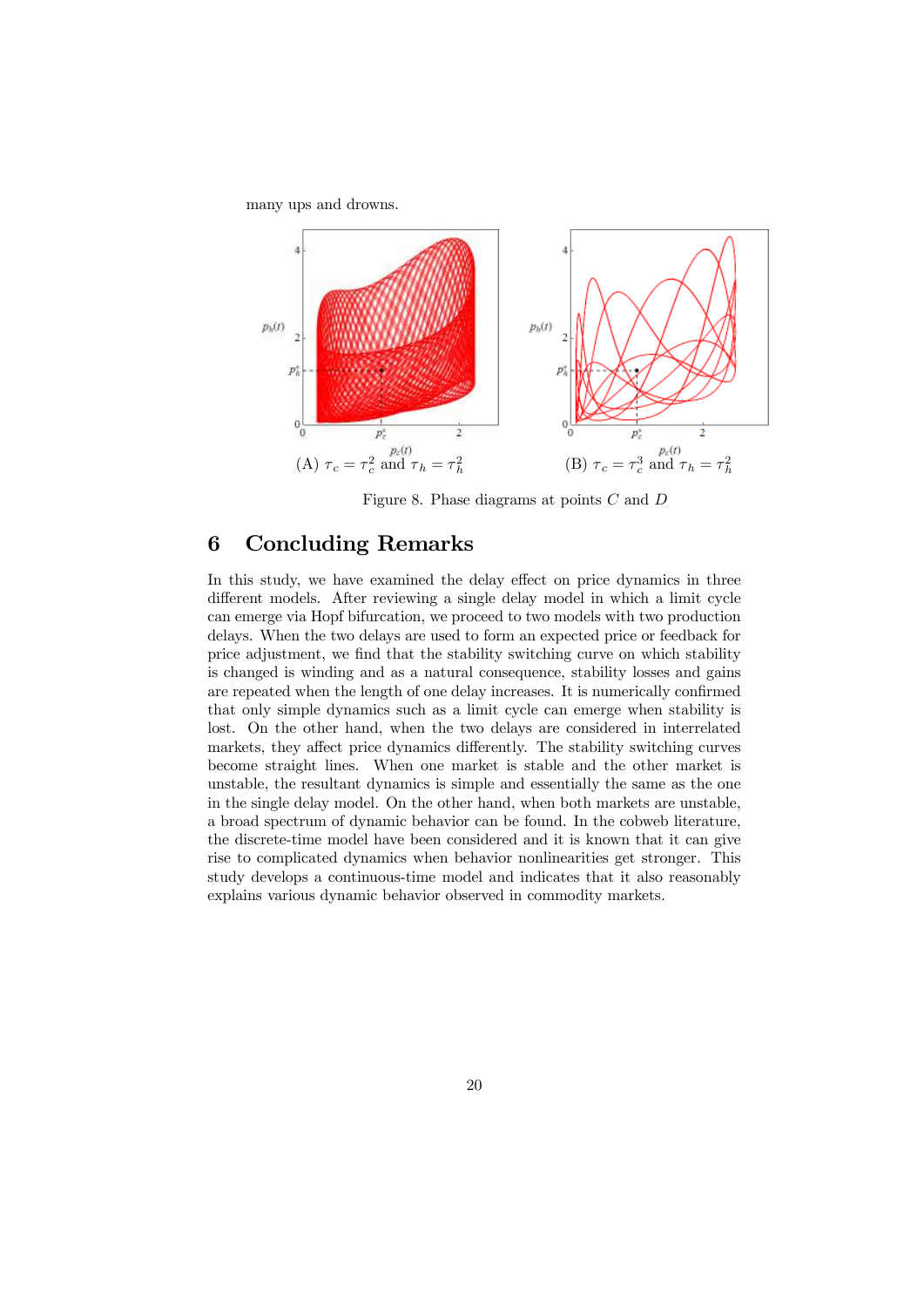#### Appendix

In this Appendix, we apply the method developed by Lin and Wang (2012) to solve a two delay differential equation to our model. To this end, we first rewrite the left hand side of equation (31)

$$
D(\lambda, \tau_x, \tau_y) = D_x(\lambda, \tau_x) D_y(\lambda, \tau_y)
$$
\n(A-1)

where

$$
D_x(\lambda, \tau_x) = q_0(\lambda) + q_1(\lambda)e^{-\lambda \tau_x}
$$
 (A-2)

$$
D_y(\lambda, \tau_y) = q'_0(\lambda) + q'_1(\lambda)e^{-\lambda \tau_y}
$$
 (A-3)

and  $q_j(\lambda)$  and  $q'_j(\lambda)$  for  $j=0,1$  are defined accordingly. Substituting (A-3) and  $(A-2)$  into  $(A-1)$  and expanding it yield the characteristic equation:

$$
D(\lambda, \tau_x, \tau_y) = P_0(\lambda) + P_1(\lambda)e^{-\lambda \tau_x} + P_2(\lambda)e^{-\lambda \tau_y} + P_3(\lambda)e^{-\lambda(\tau_x + \tau_y)}
$$

where  $P_0(\lambda) = q_0(\lambda)q'_0(\lambda)$ ,  $P_1(\lambda) = q'_0(\lambda)q_1(\lambda)$ ,  $P_2(\lambda) = q_0(\lambda)q'_1(\lambda)$  and  $P_3(\lambda) =$  $q_1(\lambda)q'_1(\lambda)$ . Since  $\lambda = 0$  is not a solution of  $D(\lambda, \tau_x, \tau_y) = 0$ , we look for a pair of the delays for which the characteristic equation has purely imaginary roots. Since roots of a real function come in conjugate pairs, we can assume that  $\lambda = i\omega$ and  $\omega > 0$ . Substituting this into  $D(\lambda, \tau_x, \tau_y) = 0$ , we have two different forms,

$$
[P_0(i\omega) + P_1(i\omega)e^{-\lambda \tau_x}] + [P_2(i\omega) + P_3(i\omega)e^{-\lambda \tau_x}]e^{-\lambda \tau_y} = 0
$$

and

$$
[P_0(i\omega) + P_2(i\omega)e^{-\lambda \tau_y}] + [P_1(i\omega) + P_3(i\omega)e^{-\lambda \tau_y}]e^{-\lambda \tau_x} = 0.
$$

We introduce new functions,

$$
A_1(\omega) = \text{Re} [P_2 \bar{P}_3 - P_0 \bar{P}_1]
$$
 and  $B_1(\omega) = \text{Im} [P_2 P_3 - P_0 \bar{P}_1]$ 

and

$$
A_2(\omega) = \text{Re}\left[P_1\bar{P}_3 - P_0\bar{P}_2\right]
$$
 and  $B_2(\omega) = \text{Im}\left[P_1\bar{P}_3 - P_0\bar{P}_2\right]$ 

where

$$
P_2\bar{P}_3 - P_0\bar{P}_1 = q_0\bar{q}_1 \left[ q'_1\bar{q}'_1 - q'_0\bar{q}'_0 \right]
$$

and

$$
P_1\bar{P}_3 - P_0\bar{P}_2 = q'_0\bar{q}'_1 [q_1\bar{q}_1 - q_0\bar{q}_0].
$$

Following Lin and Wand (2012), we have

$$
|P_0(i\omega)|^2 + |P_1(i\omega)|^2 - |P_2(i\omega)|^2 - |P_3(i\omega)|^2 = 2A_1(\omega)\cos(\omega\tau_z) - 2B_1(\omega)\sin\omega\tau_x
$$

and

$$
|P_0(i\omega)|^2 - |P_1(i\omega)|^2 + |P_2(i\omega)|^2 - |P_3(i\omega)|^2 = 2A_2(\omega)\cos(\omega \tau_y) - 2B_2(\omega)\sin \omega \tau_y.
$$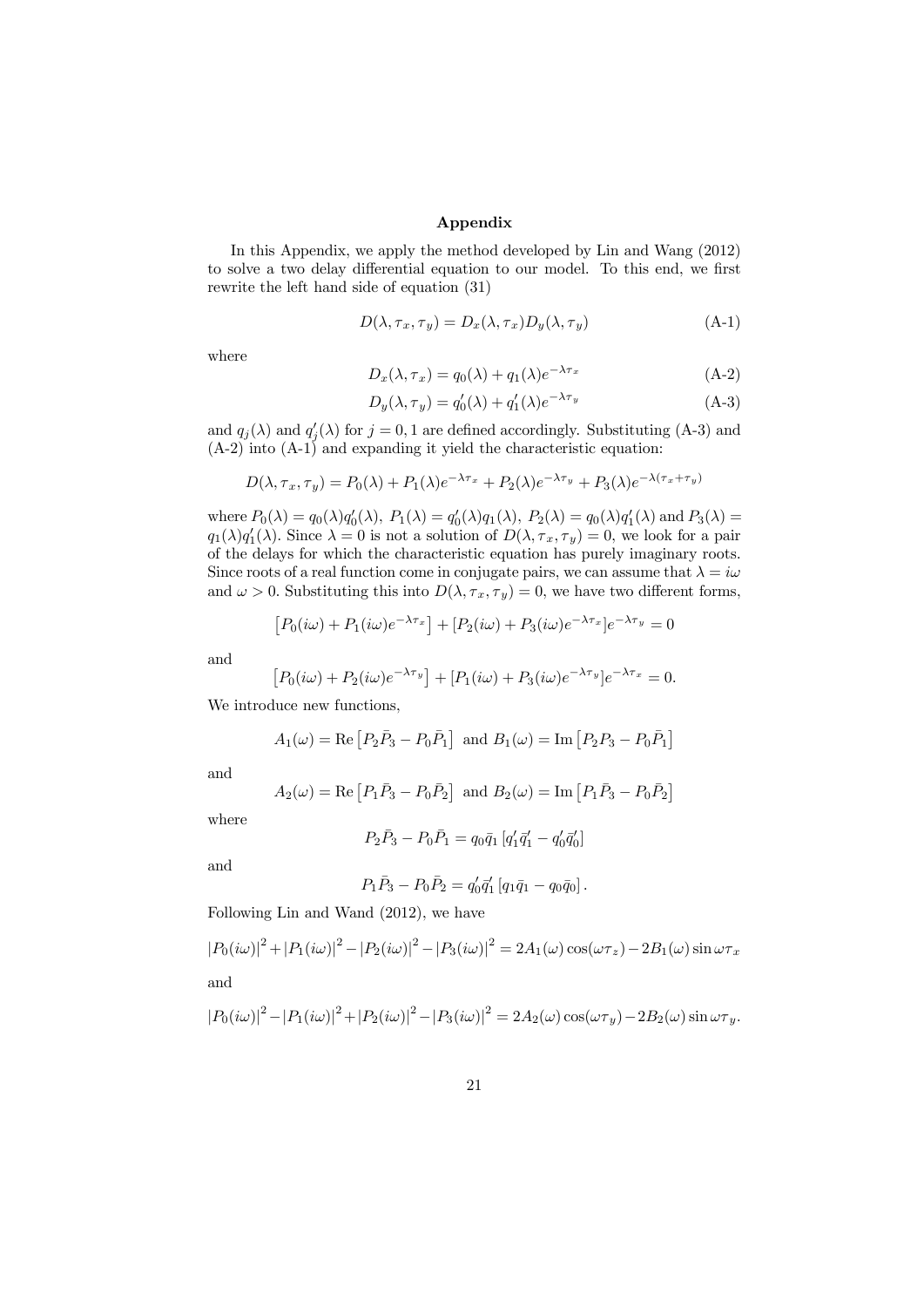Using  $(A-2)$  and  $(A-3)$ , we obtain

$$
|P_0(i\omega)|^2 + |P_1(i\omega)|^2 - |P_2(i\omega)|^2 - |P_3(i\omega)|^2 = (|q_0|^2 + |q_1|^2) (|q'_0|^2 - |q'_1|^2)
$$

and

$$
|P_0(i\omega)|^2 - |P_1(i\omega)|^2 + |P_2(i\omega)|^2 - |P_3(i\omega)|^2 = (|q'_0|^2 + |q'_1|^2) (|q_0|^2 - |q_1|^2).
$$

We then finally arrive at the following forms,

$$
\begin{aligned} &\left(|q_0|^2 + |q_1|^2\right) \left(|q'_0|^2 - |q'_1|^2\right) \\ &= 2 \left\{ \text{Re}[q_0 \bar{q}_1] \left(|q'_1|^2 - |q'_0|^2\right) \cos \omega \tau_x - \text{Im}[q_0 \bar{q}_1] \left(|q'_1|^2 - |q'_0|^2\right) \sin \omega \tau_x \right\}. \end{aligned} \tag{A-4}
$$

and

$$
\begin{aligned} &\left(|q'_0|^2 + |q'_1|^2\right) \left(|q_0|^2 - |q_1|^2\right) \\ &= 2 \left\{ \text{Re}[q'_0 \bar{q}'_1] \left(|q_1|^2 - |q_0|^2\right) \cos \omega \tau_y - \text{Im}[q'_0 \bar{q}'_1] \left(|q_1|^2 - |q_0|^2\right) \sin \omega \tau_y \right\} \end{aligned} \tag{A-5}
$$

It is clear that if  $|q'_0|^2 = |q'_1|^2$  and  $|q_0|^2 = |q_1|^2$ , then equations (A-4) and (A-5) hold for any  $\tau_x \ge 0$  and  $\tau_y \ge 0$ , respectively. Further the conditions  $|q'_0|^2 = |q'_1|^2$ and  $|q_0|^2 = |q_1|^2$  can be rewritten as

$$
\omega_y^* = \beta \sqrt{s_2^2 - d_2^2}
$$
 and  $\omega_x^* = \alpha \sqrt{\sigma_2^2 - \delta_2^2}$ . (A-6)

Notice that (A-6) is the same as (34). Let  $\tau_x^*$  and  $\tau_y^*$  be solutions of  $D_x(i\omega_x^*, \tau_x) =$ 0 and  $D_y(i\omega_y^*, \tau_x) = 0$ . These are equivalent to  $\tilde{\tau}_{x,0}$  and  $\tilde{\tau}_{y,0}$ . Hence we obtain

$$
D(i\omega_x^*,\tau_x^*,\tau_y)=0
$$
 holds for any  $\tau_y\geq 0$ 

and

$$
D(i\omega_y^*, \tau_x, \tau_y^*) = 0
$$
 holds for any  $\tau_x \ge 0$ .

On the other hand, if  $\omega_y \neq \omega_y^*$  or  $|q'_0|^2 - |q'_1|^2 \neq 0$ , then form (A-4),

$$
|q_0|^2 + |q_1|^2 = 2 \left( \text{Re} \left[ q_0 \bar{q}_1 \right] \cos \omega \tau_x - \text{Im} \left[ q_0 \bar{q}_1 \right] \sin \omega \tau_x \right)
$$
  
\n
$$
\leq 2 \sqrt{\text{Re} \left[ q_0 \bar{q}_1 \right]^2 + \text{Im} \left[ q_0 \bar{q}_1 \right]^2} \sqrt{\cos^2 \omega \tau_x + \sin^2 \omega \tau_x}
$$
  
\n
$$
= 2 |q_0 \bar{q}_1| = 2 |q_0| |q_1|
$$

implying that  $(|q_0| - |q_1|)^2 \leq 0$  so  $|q_0| = |q_1|$  meaning that in this case  $\omega_x = \omega_x^*$ and  $\omega_y$  is arbitray. A similar argument shows that if  $\omega_x \neq \omega_x^*$  or  $|q_0|^2 - |q_1|^2 \neq 0$ , then  $\omega_y = \omega_y^*$  and  $\omega_x$  is arbitray. So there are no additional stability switching points besides the two lines  $\tau_x = \tau_x^*$  and  $\tau_y = \tau_y^*$ .

In summary the stability switching curves are given by the two line segments as depicted in Figure 4,

$$
\tau_x = \tau_x^*
$$
 and  $\tau_y = \tau_y^*$ 

.